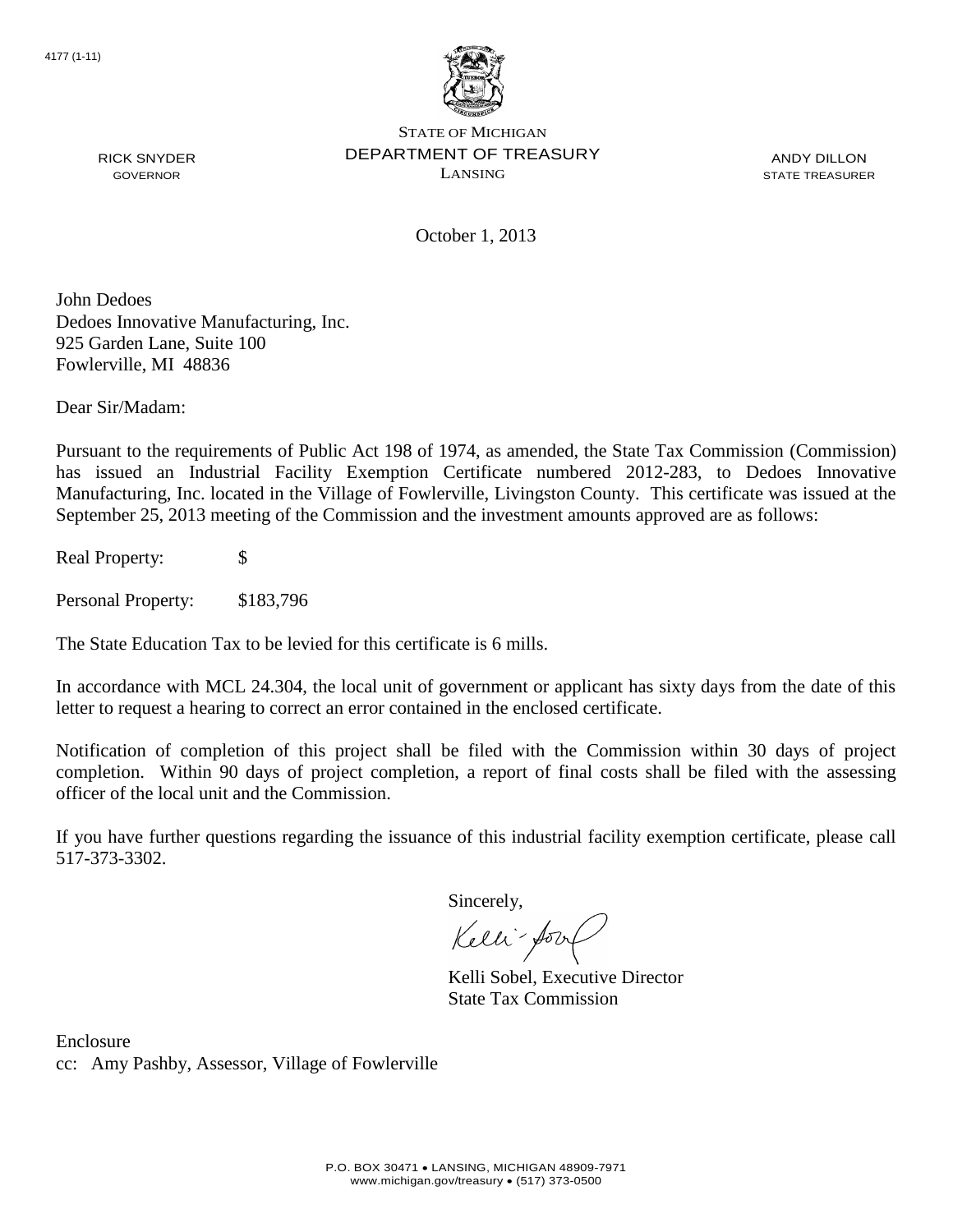New Certificate No. **2012-283**

Pursuant to the provisions of Public Act 198 of 1974, as amended, the State Tax Commission hereby finds that the industrial property, as described in the approved application, hereafter referred to as the industrial facility, owned or leased by Dedoes Innovative Manufacturing, Inc., and located at 925 Garden Lane, Suite 100, Village of Fowlerville, County of Livingston, Michigan, within a Plant Rehabilitation or Industrial Development District, is intended for the construction or installation of new industrial property, and complies with Section 9 and other provisions of the act.

Therefore, as provided by MCL 207.551 to 207.572, inclusive, the State Tax Commission hereby certifies the industrial facility as a **new industrial facility.**

This certificate provides the authority for the assessor to exempt the industrial facility for which this Industrial Facilities Exemption Certificate is in effect, but not the land on which the facility is located, from ad valorem taxation. This certificate further provides the authority to levy a specific tax known as the Industrial Facilities Tax.

This certificate, unless revoked by order of the State Tax Commission as provided by Public Act 198 of 1974, as amended, shall remain in force for a period of **0** year(s) for real property and **12** year(s) for personal property**;**

**Personal property component: Beginning December 31, 2012, and ending December 30, 2024.**

**The State Education Tax to be levied for the personal property component of this certificate is 6 mills, unless exempted by MCL 207.564(4) which was enacted with the creation of the Michigan Business Tax.\***

This Industrial Facilities Exemption Certificate is issued on **September 25, 2013**.

A TRUE COPY ATTEST:

ather S. Burei

Heather S. Burris Heather S. Burns<br>Michigan Department of Treasury



Douglas B. Roberts, Chairperson State Tax Commission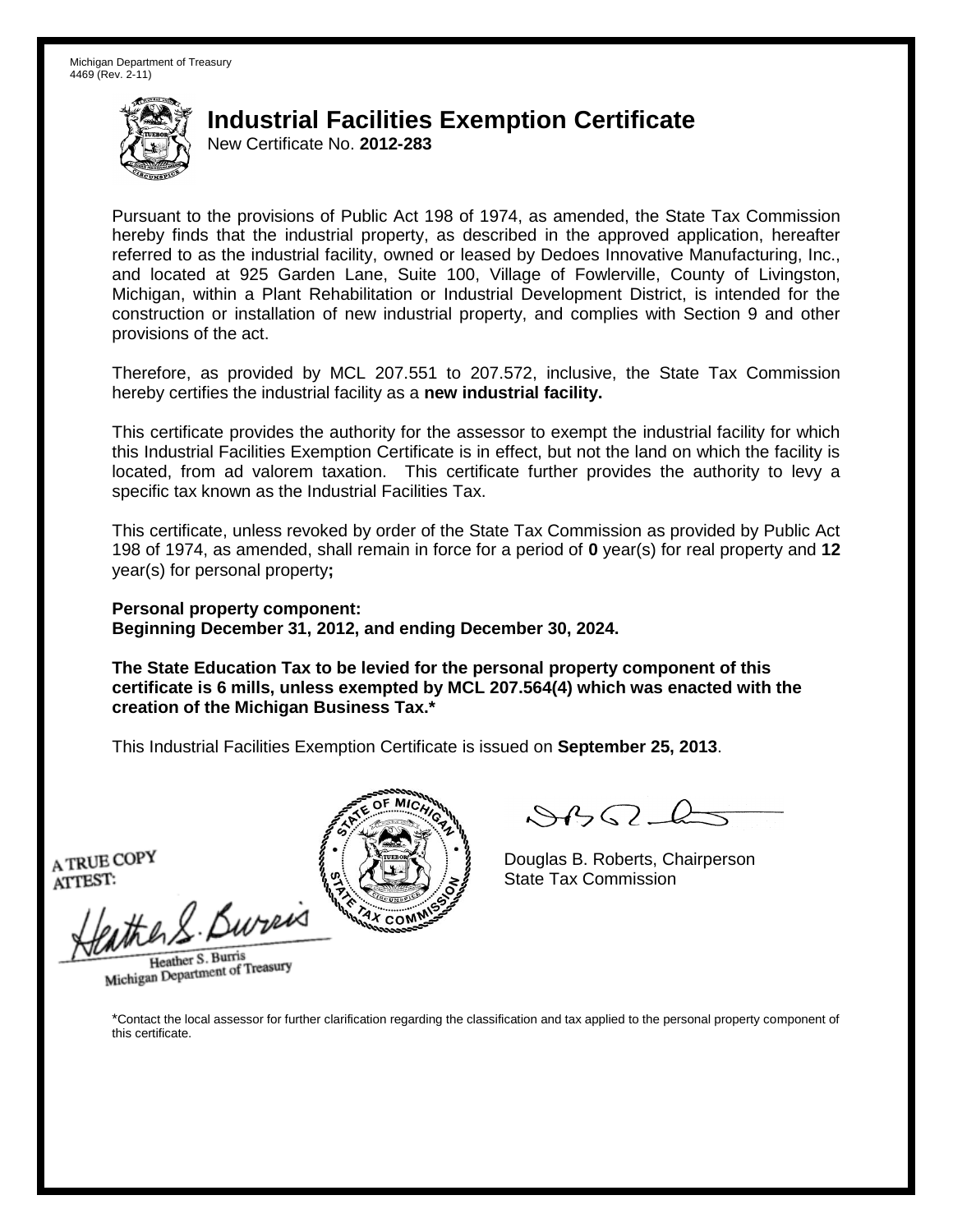

ANDY DILLON STATE TREASURER

October 1, 2013

Paula Miller TI Automotive 200 Arch Avenue Hillsdale, MI 49242

RICK SNYDER GOVERNOR

Dear Sir/Madam:

Pursuant to the requirements of Public Act 198 of 1974, as amended, the State Tax Commission (Commission) has issued an Industrial Facility Exemption Certificate numbered 2013-047, to TI Automotive located in the City of Hillsdale, Hillsdale County. This certificate was issued at the September 25, 2013 meeting of the Commission and the investment amounts approved are as follows:

Real Property: \$120,165

Personal Property: \$84,088

The State Education Tax to be levied for this certificate is 6 mills.

In accordance with MCL 24.304, the local unit of government or applicant has sixty days from the date of this letter to request a hearing to correct an error contained in the enclosed certificate.

Notification of completion of this project shall be filed with the Commission within 30 days of project completion. Within 90 days of project completion, a report of final costs shall be filed with the assessing officer of the local unit and the Commission.

If you have further questions regarding the issuance of this industrial facility exemption certificate, please call 517-373-3302.

Sincerely,

Kelli-Sor

Kelli Sobel, Executive Director State Tax Commission

Enclosure cc: Kimberly A. Thomas, Assessor, City of Hillsdale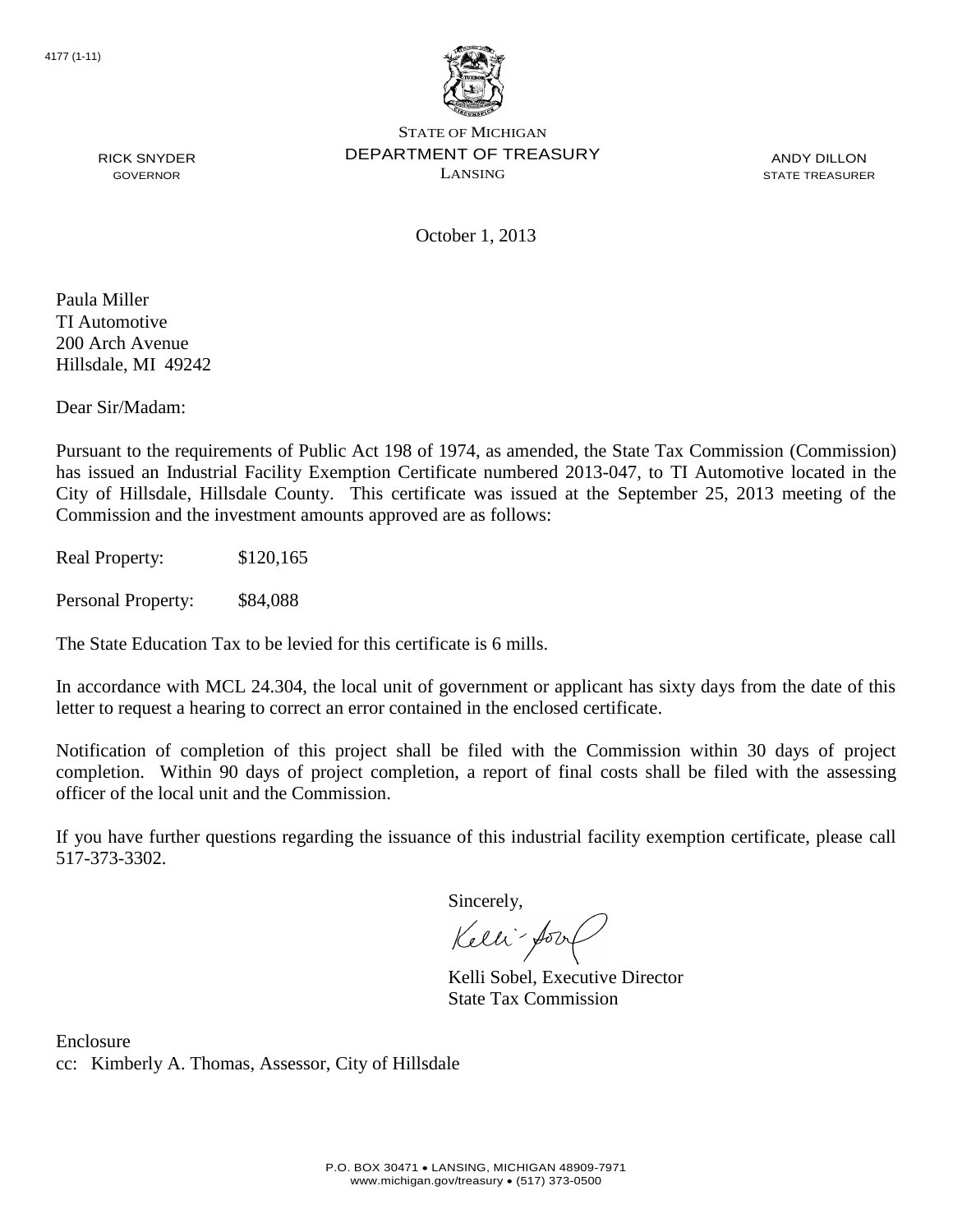New Certificate No. **2013-047**

Pursuant to the provisions of Public Act 198 of 1974, as amended, the State Tax Commission hereby finds that the industrial property, as described in the approved application, hereafter referred to as the industrial facility, owned or leased by TI Automotive, and located at 200 Arch Avenue, City of Hillsdale, County of Hillsdale, Michigan, within a Plant Rehabilitation or Industrial Development District, is intended for the construction or installation of new industrial property, and complies with Section 9 and other provisions of the act.

Therefore, as provided by MCL 207.551 to 207.572, inclusive, the State Tax Commission hereby certifies the industrial facility as a **new industrial facility.**

This certificate provides the authority for the assessor to exempt the industrial facility for which this Industrial Facilities Exemption Certificate is in effect, but not the land on which the facility is located, from ad valorem taxation. This certificate further provides the authority to levy a specific tax known as the Industrial Facilities Tax.

This certificate, unless revoked by order of the State Tax Commission as provided by Public Act 198 of 1974, as amended, shall remain in force for a period of **12** year(s) for real property and **12** year(s) for personal property**;**

**Real property component: Beginning December 31, 2012, and ending December 30, 2024.**

**The State Education Tax to be levied for the real property component of this certificate is 6 mills.**

**Personal property component: Beginning December 31, 2012, and ending December 30, 2024.**

**The State Education Tax to be levied for the personal property component of this certificate is 6 mills, unless exempted by MCL 207.564(4) which was enacted with the creation of the Michigan Business Tax.\***

This Industrial Facilities Exemption Certificate is issued on **September 25, 2013**.

 $\mathcal{S}$ 

Douglas B. Roberts, Chairperson State Tax Commission

A TRUE COPY ATTEST:

eather & Burn

Heather S. Burris Heather S. Burns<br>Michigan Department of Treasury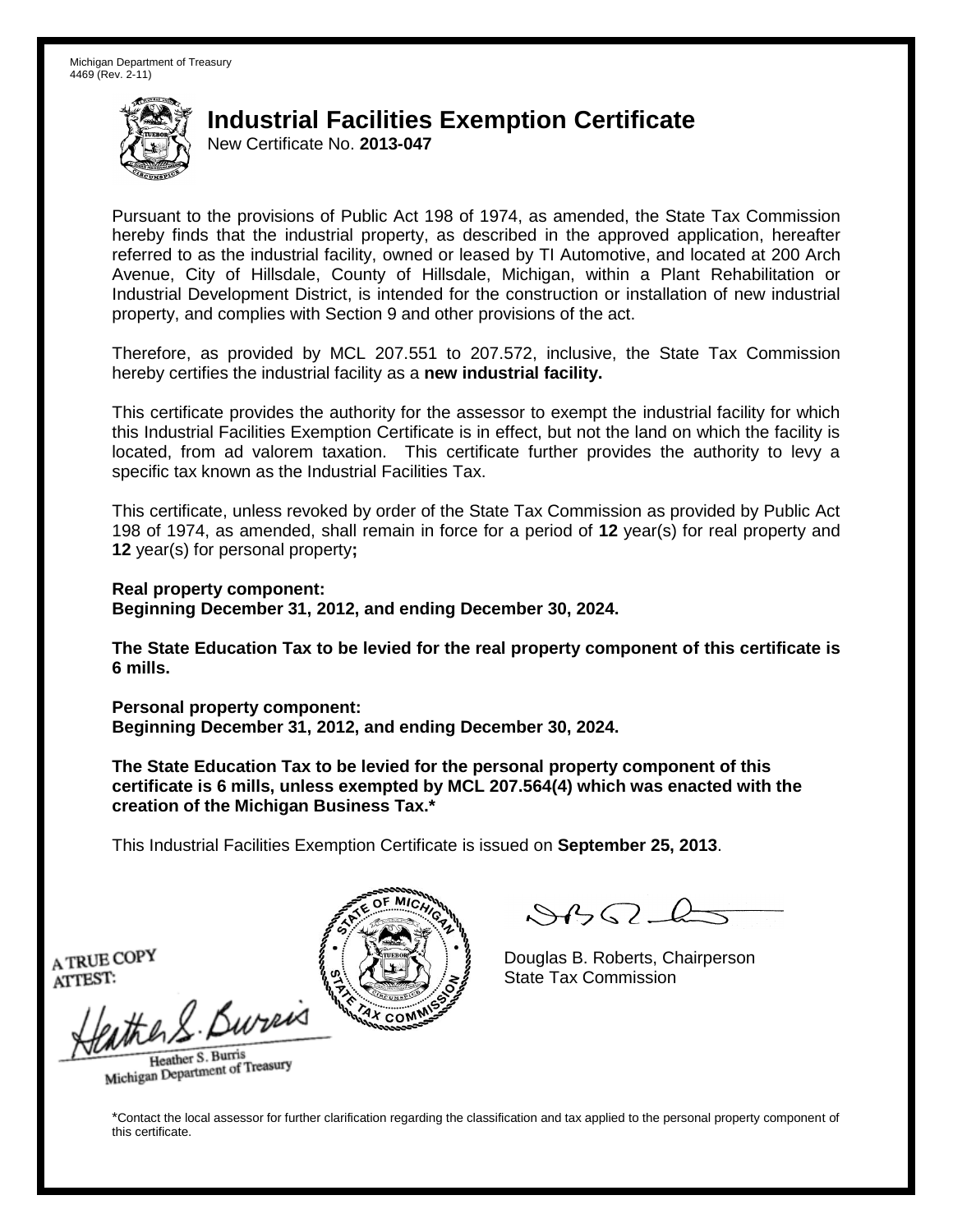

ANDY DILLON STATE TREASURER

October 1, 2013

Daniel G. Blake Dedicated Aquisition Co. dba Dedicated Machine 2441 Wolcott Ferndale, MI 48220

Dear Sir/Madam:

RICK SNYDER GOVERNOR

Pursuant to the requirements of Public Act 198 of 1974, as amended, the State Tax Commission (Commission) has issued an Industrial Facility Exemption Certificate numbered 2013-057, to Dedicated Aquisition Co. dba Dedicated Machine located in the City of Warren, Macomb County. This certificate was issued at the September 25, 2013 meeting of the Commission and the investment amounts approved are as follows:

Real Property: \$

Personal Property: \$834,015

The State Education Tax to be levied for this certificate is 6 mills.

In accordance with MCL 24.304, the local unit of government or applicant has sixty days from the date of this letter to request a hearing to correct an error contained in the enclosed certificate.

Notification of completion of this project shall be filed with the Commission within 30 days of project completion. Within 90 days of project completion, a report of final costs shall be filed with the assessing officer of the local unit and the Commission.

If you have further questions regarding the issuance of this industrial facility exemption certificate, please call 517-373-3302.

Sincerely,

Kelli-Sor

Kelli Sobel, Executive Director State Tax Commission

Enclosure cc: Marcia D.M. Smith, Assessor, City of Warren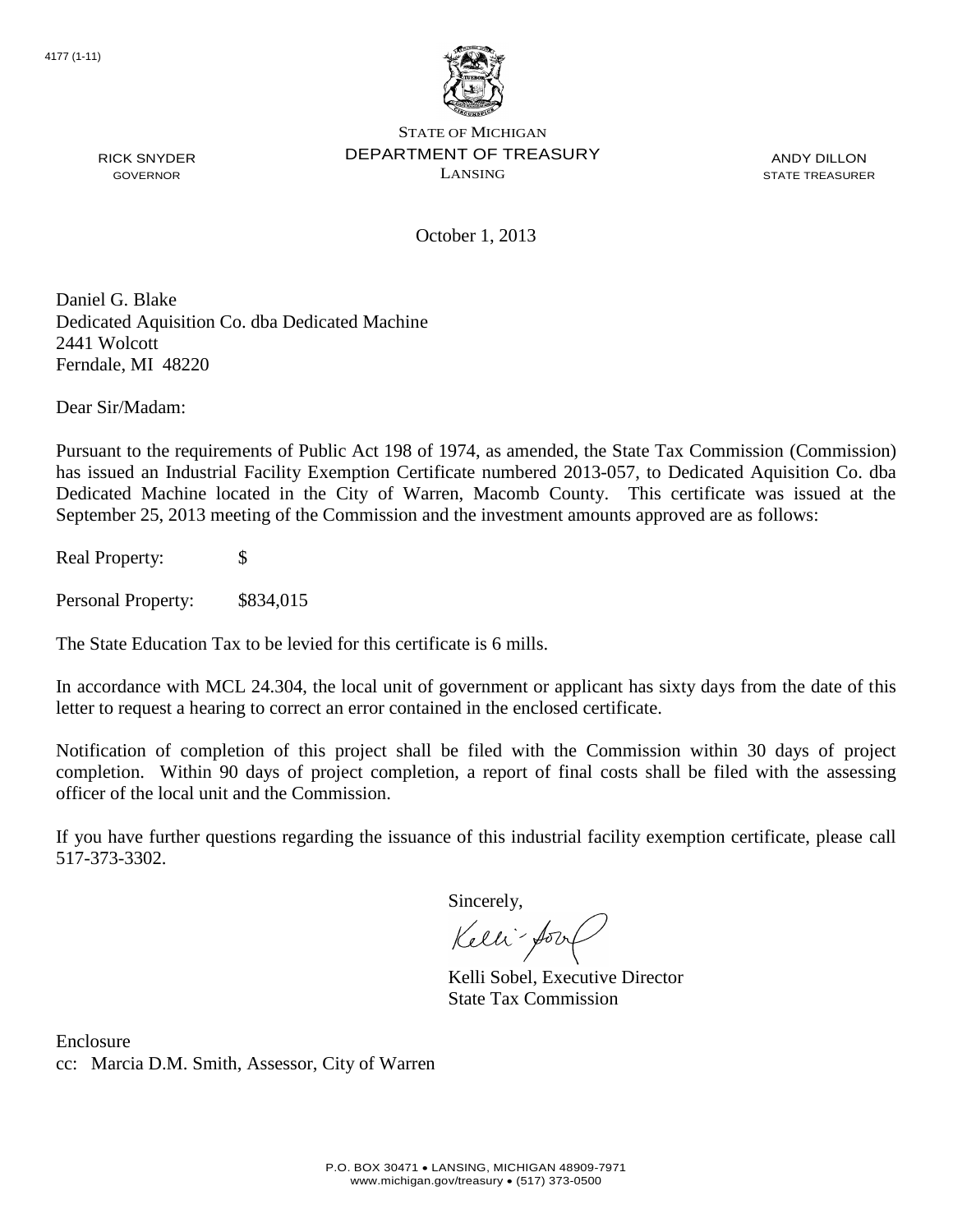New Certificate No. **2013-057**

Pursuant to the provisions of Public Act 198 of 1974, as amended, the State Tax Commission hereby finds that the industrial property, as described in the approved application, hereafter referred to as the industrial facility, owned or leased by Dedicated Aquisition Co. dba Dedicated Machine, and located at 6855 Miller Drive, City of Warren, County of Macomb, Michigan, within a Plant Rehabilitation or Industrial Development District, is intended for the construction or installation of new industrial property, and complies with Section 9 and other provisions of the act.

Therefore, as provided by MCL 207.551 to 207.572, inclusive, the State Tax Commission hereby certifies the industrial facility as a **new industrial facility.**

This certificate provides the authority for the assessor to exempt the industrial facility for which this Industrial Facilities Exemption Certificate is in effect, but not the land on which the facility is located, from ad valorem taxation. This certificate further provides the authority to levy a specific tax known as the Industrial Facilities Tax.

This certificate, unless revoked by order of the State Tax Commission as provided by Public Act 198 of 1974, as amended, shall remain in force for a period of **0** year(s) for real property and **8** year(s) for personal property**;**

**Personal property component: Beginning December 31, 2012, and ending December 30, 2020.**

**The State Education Tax to be levied for the personal property component of this certificate is 6 mills, unless exempted by MCL 207.564(4) which was enacted with the creation of the Michigan Business Tax.\***

This Industrial Facilities Exemption Certificate is issued on **September 25, 2013**.

A TRUE COPY ATTEST:

athers Burner

Heather S. Burris Heather S. Burns<br>Michigan Department of Treasury



Douglas B. Roberts, Chairperson State Tax Commission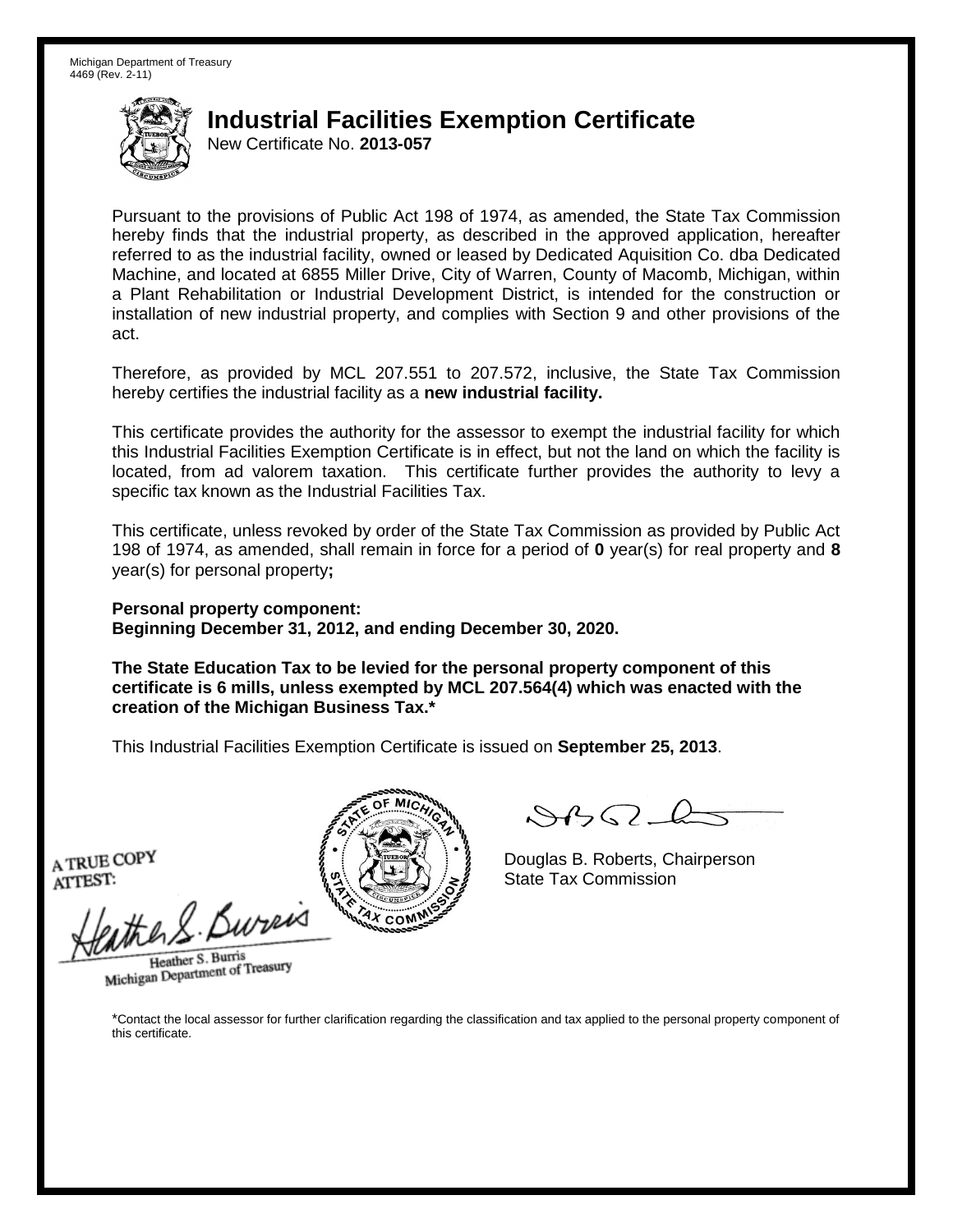

ANDY DILLON STATE TREASURER

October 1, 2013

Richard Stemple Drake Enterprises, Inc. 24800 Capital Boulevard Clinton Twp, MI 48036

RICK SNYDER GOVERNOR

Dear Sir/Madam:

Pursuant to the requirements of Public Act 198 of 1974, as amended, the State Tax Commission (Commission) has issued an Industrial Facility Exemption Certificate numbered 2013-139, to Drake Enterprises, Inc. located in Clinton Charter Township, Macomb County. This certificate was issued at the September 25, 2013 meeting of the Commission and the investment amounts approved are as follows:

Real Property: \$700,000

Personal Property: \$914,957

The State Education Tax to be levied for this certificate is 6 mills.

In accordance with MCL 24.304, the local unit of government or applicant has sixty days from the date of this letter to request a hearing to correct an error contained in the enclosed certificate.

Notification of completion of this project shall be filed with the Commission within 30 days of project completion. Within 90 days of project completion, a report of final costs shall be filed with the assessing officer of the local unit and the Commission.

If you have further questions regarding the issuance of this industrial facility exemption certificate, please call 517-373-3302.

Sincerely,

Kelli-Sor

Kelli Sobel, Executive Director State Tax Commission

Enclosure cc: James H. Elrod, Assessor, Clinton Charter Township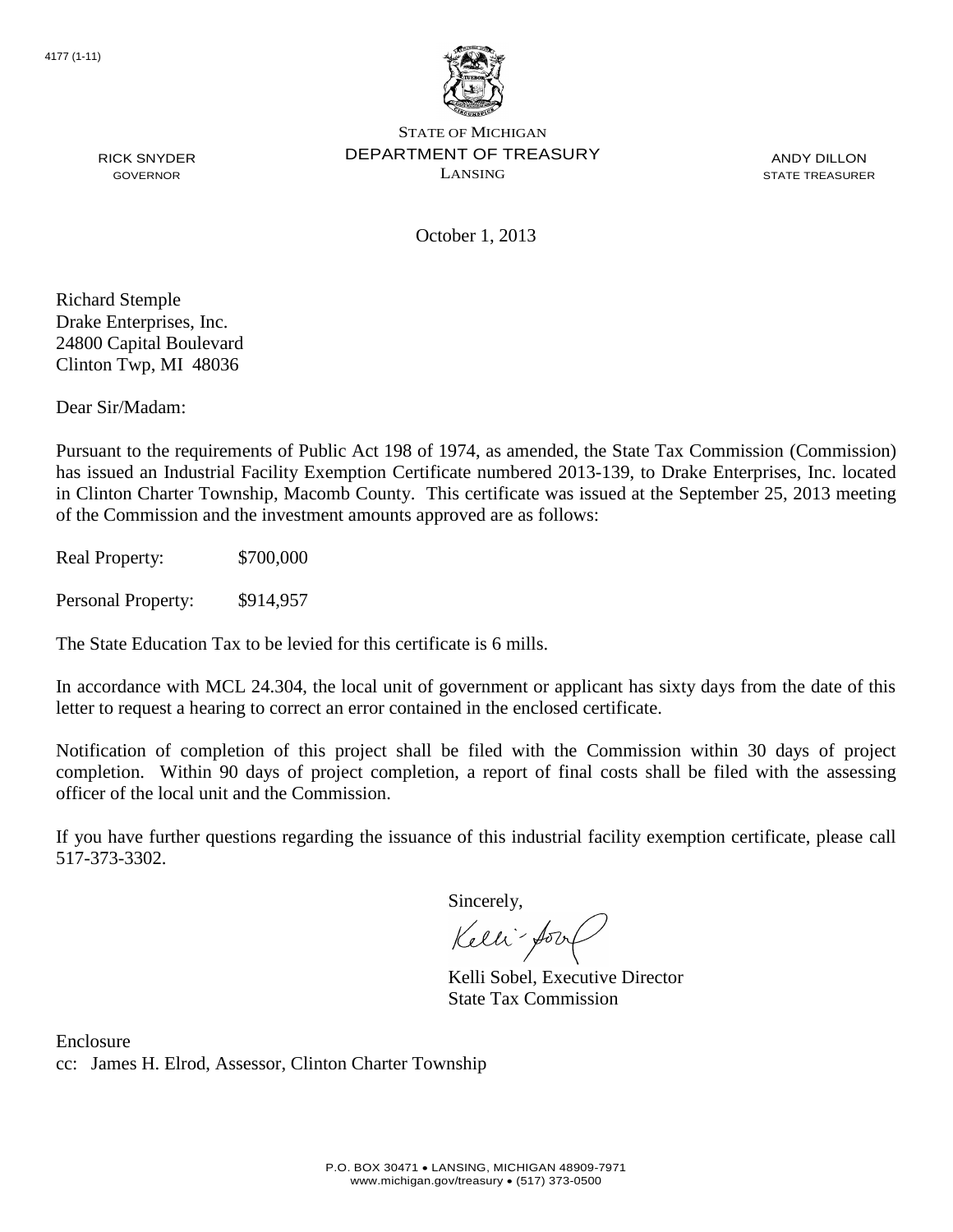New Certificate No. **2013-139**

Pursuant to the provisions of Public Act 198 of 1974, as amended, the State Tax Commission hereby finds that the industrial property, as described in the approved application, hereafter referred to as the industrial facility, owned or leased by Drake Enterprises, Inc., and located at 24800 Capital Boulevard, Clinton Charter Township, County of Macomb, Michigan, within a Plant Rehabilitation or Industrial Development District, is intended for the construction or installation of new industrial property, and complies with Section 9 and other provisions of the act.

Therefore, as provided by MCL 207.551 to 207.572, inclusive, the State Tax Commission hereby certifies the industrial facility as a **new industrial facility.**

This certificate provides the authority for the assessor to exempt the industrial facility for which this Industrial Facilities Exemption Certificate is in effect, but not the land on which the facility is located, from ad valorem taxation. This certificate further provides the authority to levy a specific tax known as the Industrial Facilities Tax.

This certificate, unless revoked by order of the State Tax Commission as provided by Public Act 198 of 1974, as amended, shall remain in force for a period of **12** year(s) for real property and **12** year(s) for personal property**;**

**Real property component:**

**Beginning December 31, 2013, and ending December 30, 2025.**

**The State Education Tax to be levied for the real property component of this certificate is 6 mills.**

**Personal property component: Beginning December 31, 2013, and ending December 30, 2025.**

**The State Education Tax to be levied for the personal property component of this certificate is 6 mills, unless exempted by MCL 207.564(4) which was enacted with the creation of the Michigan Business Tax.\***

This Industrial Facilities Exemption Certificate is issued on **September 25, 2013**.

 $\mathcal{A}_{\mathcal{A}}\Omega$ 

Douglas B. Roberts, Chairperson State Tax Commission

A TRUE COPY ATTEST:

the S. Bureis

Heather S. Burris Heather S. Buris<br>Michigan Department of Treasury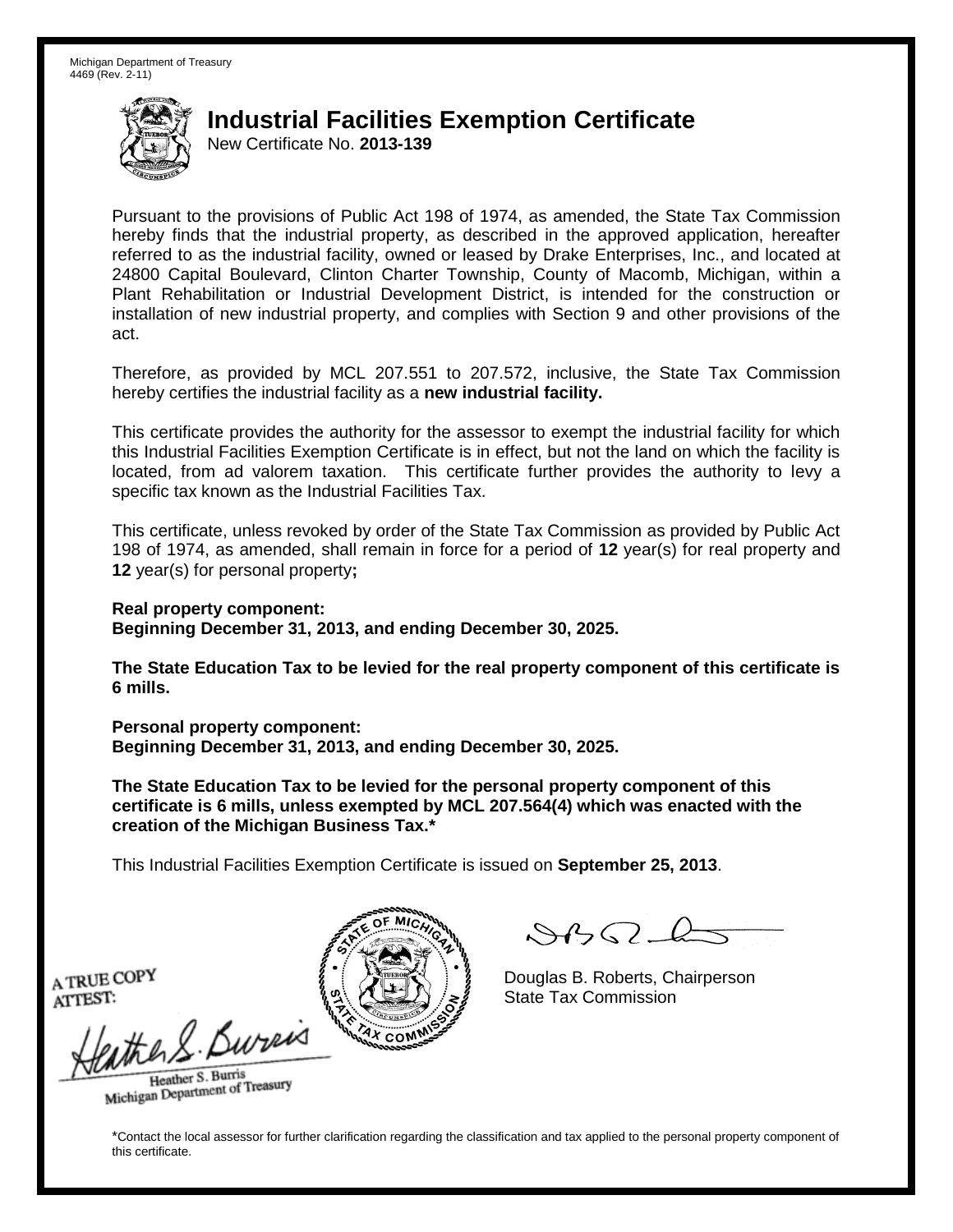

ANDY DILLON STATE TREASURER

October 1, 2013

Mark J. LaForest M and M Turning Company 35117 Automation Drive Clinton Twp, MI 48035

RICK SNYDER GOVERNOR

Dear Sir/Madam:

Pursuant to the requirements of Public Act 198 of 1974, as amended, the State Tax Commission (Commission) has issued an Industrial Facility Exemption Certificate numbered 2013-140, to M and M Turning Company located in Clinton Charter Township, Macomb County. This certificate was issued at the September 25, 2013 meeting of the Commission and the investment amounts approved are as follows:

Real Property: \$

Personal Property: \$1,383,000

The State Education Tax to be levied for this certificate is 6 mills.

In accordance with MCL 24.304, the local unit of government or applicant has sixty days from the date of this letter to request a hearing to correct an error contained in the enclosed certificate.

Notification of completion of this project shall be filed with the Commission within 30 days of project completion. Within 90 days of project completion, a report of final costs shall be filed with the assessing officer of the local unit and the Commission.

If you have further questions regarding the issuance of this industrial facility exemption certificate, please call 517-373-3302.

Sincerely,

Kelli-Sor

Kelli Sobel, Executive Director State Tax Commission

Enclosure cc: James H. Elrod, Assessor, Clinton Charter Township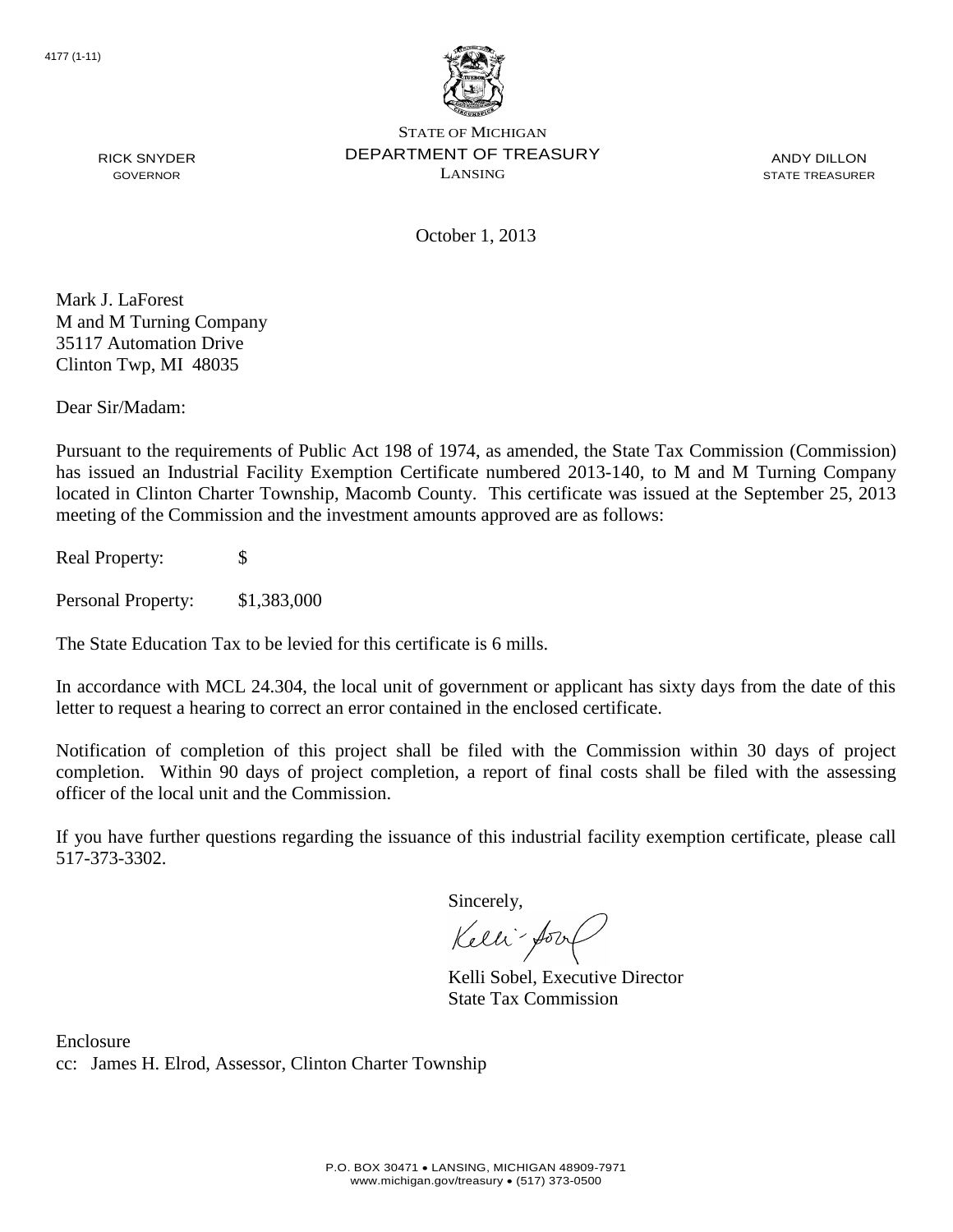New Certificate No. **2013-140**

Pursuant to the provisions of Public Act 198 of 1974, as amended, the State Tax Commission hereby finds that the industrial property, as described in the approved application, hereafter referred to as the industrial facility, owned or leased by M and M Turning Company, and located at 35117 Automation Drive, Clinton Charter Township, County of Macomb, Michigan, within a Plant Rehabilitation or Industrial Development District, is intended for the construction or installation of new industrial property, and complies with Section 9 and other provisions of the act.

Therefore, as provided by MCL 207.551 to 207.572, inclusive, the State Tax Commission hereby certifies the industrial facility as a **new industrial facility.**

This certificate provides the authority for the assessor to exempt the industrial facility for which this Industrial Facilities Exemption Certificate is in effect, but not the land on which the facility is located, from ad valorem taxation. This certificate further provides the authority to levy a specific tax known as the Industrial Facilities Tax.

This certificate, unless revoked by order of the State Tax Commission as provided by Public Act 198 of 1974, as amended, shall remain in force for a period of **0** year(s) for real property and **12** year(s) for personal property**;**

**Personal property component: Beginning December 31, 2013, and ending December 30, 2025.**

**The State Education Tax to be levied for the personal property component of this certificate is 6 mills, unless exempted by MCL 207.564(4) which was enacted with the creation of the Michigan Business Tax.\***

This Industrial Facilities Exemption Certificate is issued on **September 25, 2013**.

A TRUE COPY ATTEST:

athers Burner

Heather S. Burris Heather S. Burns<br>Michigan Department of Treasury



Douglas B. Roberts, Chairperson State Tax Commission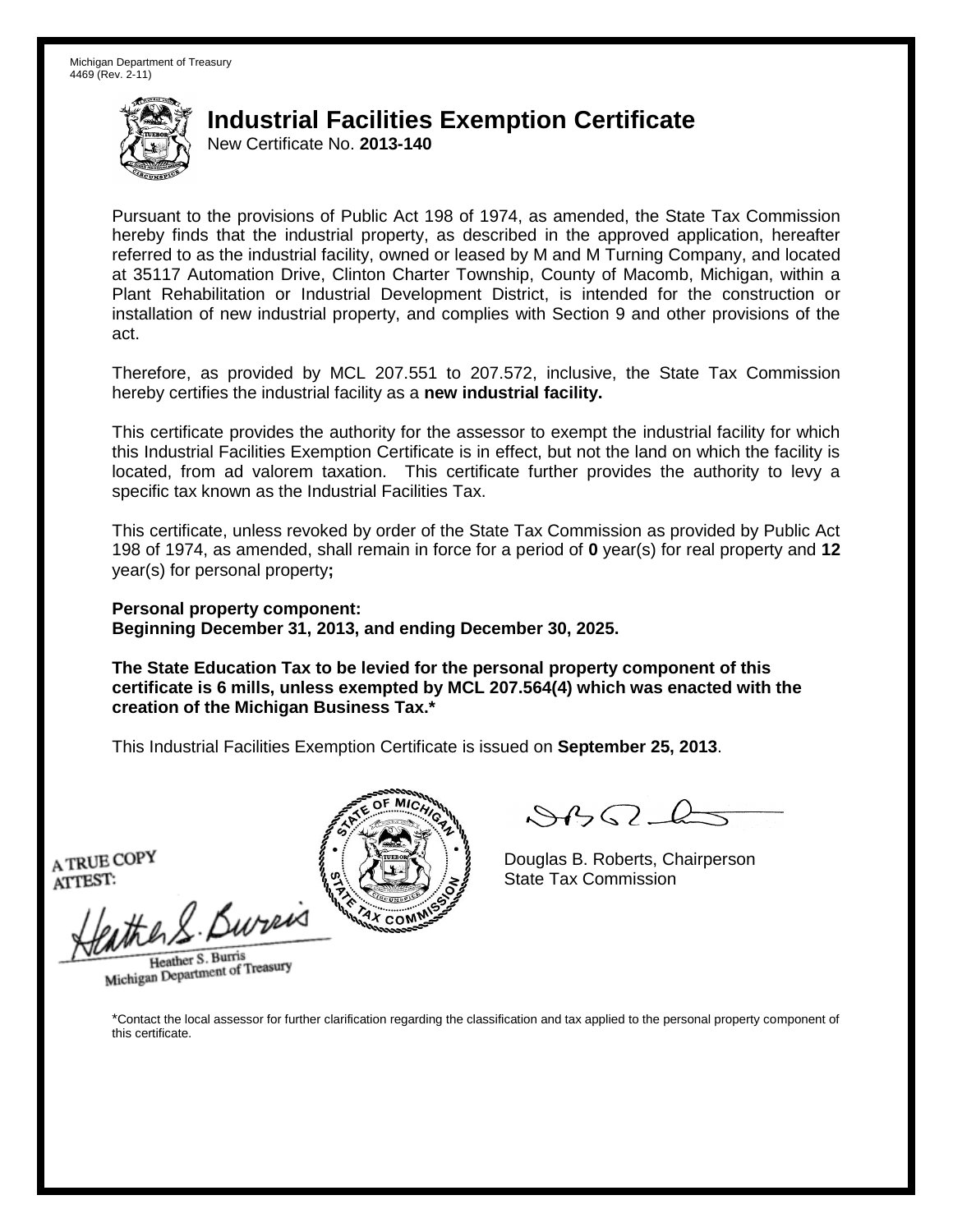

ANDY DILLON STATE TREASURER

RICK SNYDER GOVERNOR

October 1, 2013

Kevin Hiner Global Enterprises 36909 Woodward Avenue Huntington Woods, MI 48070

Dear Sir/Madam:

Pursuant to the requirements of Public Act 198 of 1974, as amended, the State Tax Commission (Commission) has issued an Industrial Facility Exemption Certificate numbered 2013-141, to Global Enterprises located in Chesterfield Charter Township, Macomb County. This certificate was issued at the September 25, 2013 meeting of the Commission and the investment amounts approved are as follows:

Real Property: \$400,000

Personal Property: \$2,014,600

The State Education Tax to be levied for this certificate is 6 mills.

In accordance with MCL 24.304, the local unit of government or applicant has sixty days from the date of this letter to request a hearing to correct an error contained in the enclosed certificate.

Notification of completion of this project shall be filed with the Commission within 30 days of project completion. Within 90 days of project completion, a report of final costs shall be filed with the assessing officer of the local unit and the Commission.

If you have further questions regarding the issuance of this industrial facility exemption certificate, please call 517-373-3302.

Sincerely,

Kelli-Sor

Kelli Sobel, Executive Director State Tax Commission

Enclosure cc: Dean E. Babb, Assessor, Chesterfield Charter Township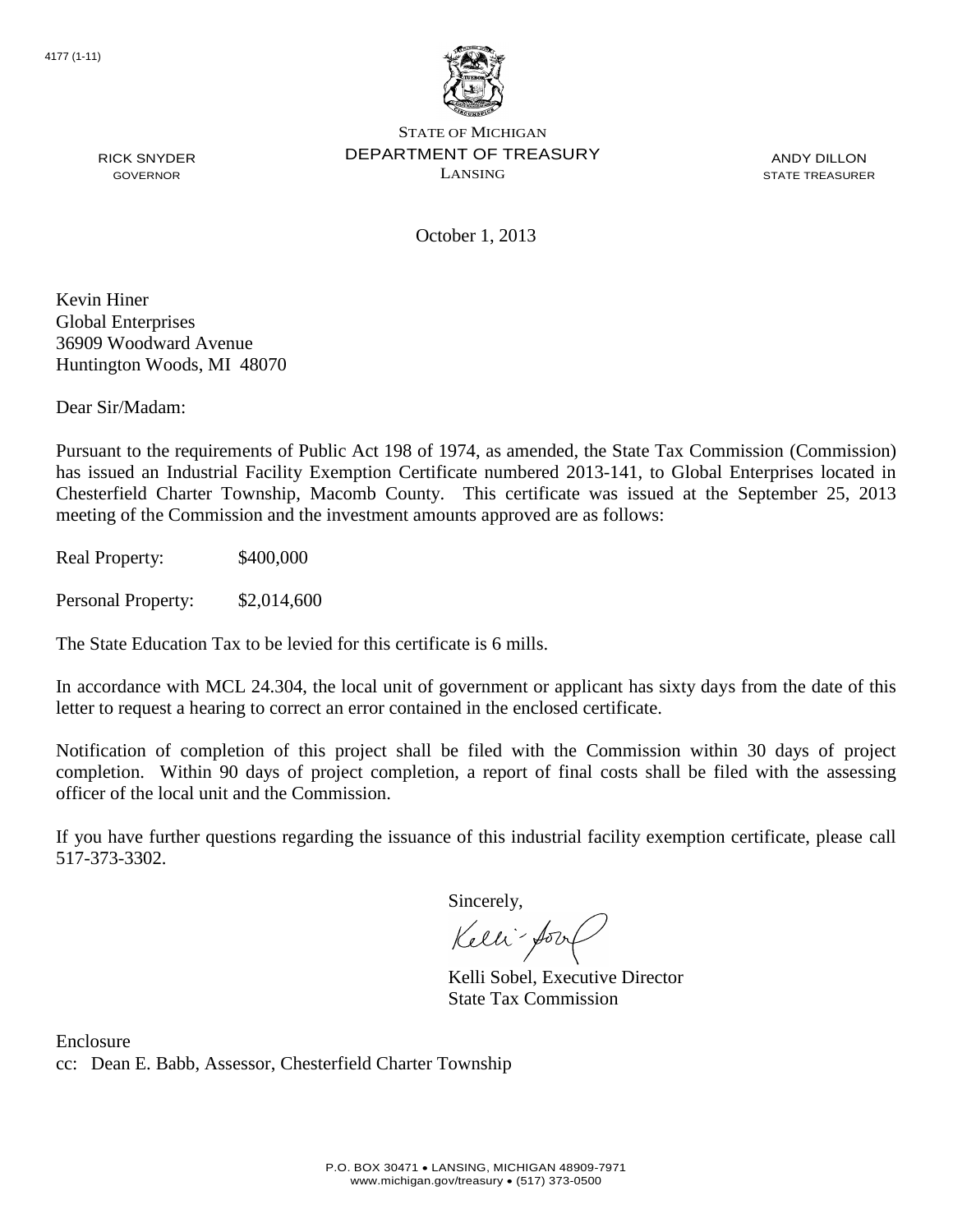New Certificate No. **2013-141**

Pursuant to the provisions of Public Act 198 of 1974, as amended, the State Tax Commission hereby finds that the industrial property, as described in the approved application, hereafter referred to as the industrial facility, owned or leased by Global Enterprises, and located at 50450 East Russell Schmidt Boulevard, Chesterfield Charter Township, County of Macomb, Michigan, within a Plant Rehabilitation or Industrial Development District, is intended for the construction or installation of new industrial property, and complies with Section 9 and other provisions of the act.

Therefore, as provided by MCL 207.551 to 207.572, inclusive, the State Tax Commission hereby certifies the industrial facility as a **new industrial facility.**

This certificate provides the authority for the assessor to exempt the industrial facility for which this Industrial Facilities Exemption Certificate is in effect, but not the land on which the facility is located, from ad valorem taxation. This certificate further provides the authority to levy a specific tax known as the Industrial Facilities Tax.

This certificate, unless revoked by order of the State Tax Commission as provided by Public Act 198 of 1974, as amended, shall remain in force for a period of **9** year(s) for real property and **9** year(s) for personal property**;**

**Real property component: Beginning December 31, 2013, and ending December 30, 2022.**

**The State Education Tax to be levied for the real property component of this certificate is 6 mills.**

**Personal property component: Beginning December 31, 2013, and ending December 30, 2022.**

**The State Education Tax to be levied for the personal property component of this certificate is 6 mills, unless exempted by MCL 207.564(4) which was enacted with the creation of the Michigan Business Tax.\***

This Industrial Facilities Exemption Certificate is issued on **September 25, 2013**.

 $\mathcal{A}_{1} \cap \mathcal{C}_{2}$ 

Douglas B. Roberts, Chairperson State Tax Commission

A TRUE COPY ATTEST:

the S. Bureis

Heather S. Burris Heather S. Buris<br>Michigan Department of Treasury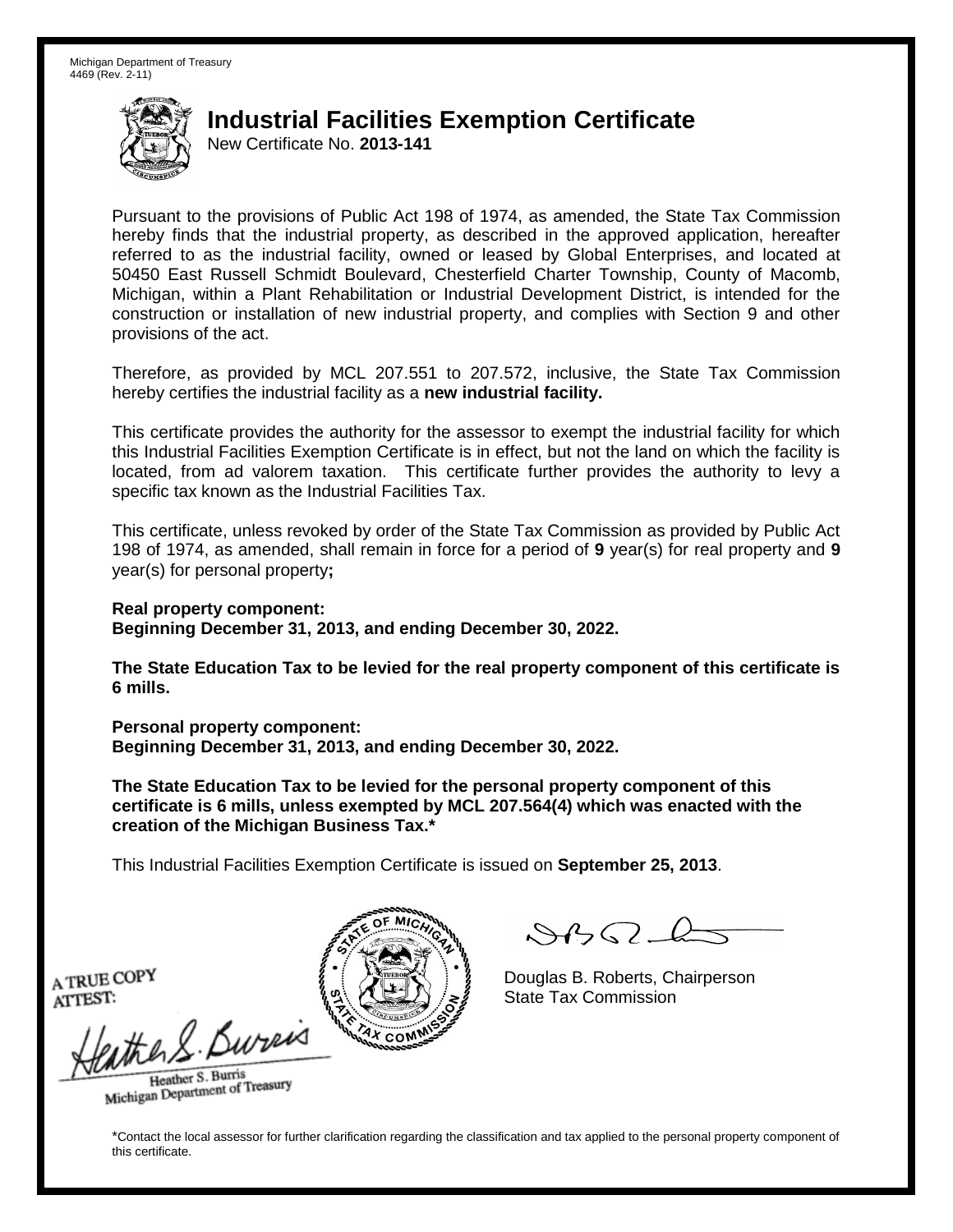

ANDY DILLON STATE TREASURER

RICK SNYDER GOVERNOR

October 1, 2013

Mark Simon Century Plastics, Inc. 50413 Utica Drive Shelby Twp, MI 48315

Dear Sir/Madam:

Pursuant to the requirements of Public Act 198 of 1974, as amended, the State Tax Commission (Commission) has issued an Industrial Facility Exemption Certificate numbered 2013-142, to Century Plastics, Inc. located in Macomb Township, Macomb County. This certificate was issued at the September 25, 2013 meeting of the Commission and the investment amounts approved are as follows:

Real Property: \$

Personal Property:  $$5,145,000$ 

The State Education Tax to be levied for this certificate is 6 mills.

In accordance with MCL 24.304, the local unit of government or applicant has sixty days from the date of this letter to request a hearing to correct an error contained in the enclosed certificate.

Notification of completion of this project shall be filed with the Commission within 30 days of project completion. Within 90 days of project completion, a report of final costs shall be filed with the assessing officer of the local unit and the Commission.

If you have further questions regarding the issuance of this industrial facility exemption certificate, please call 517-373-3302.

Sincerely,

Kelli-Sor

Kelli Sobel, Executive Director State Tax Commission

Enclosure cc: Daniel P. Hickey, Assessor, Macomb Township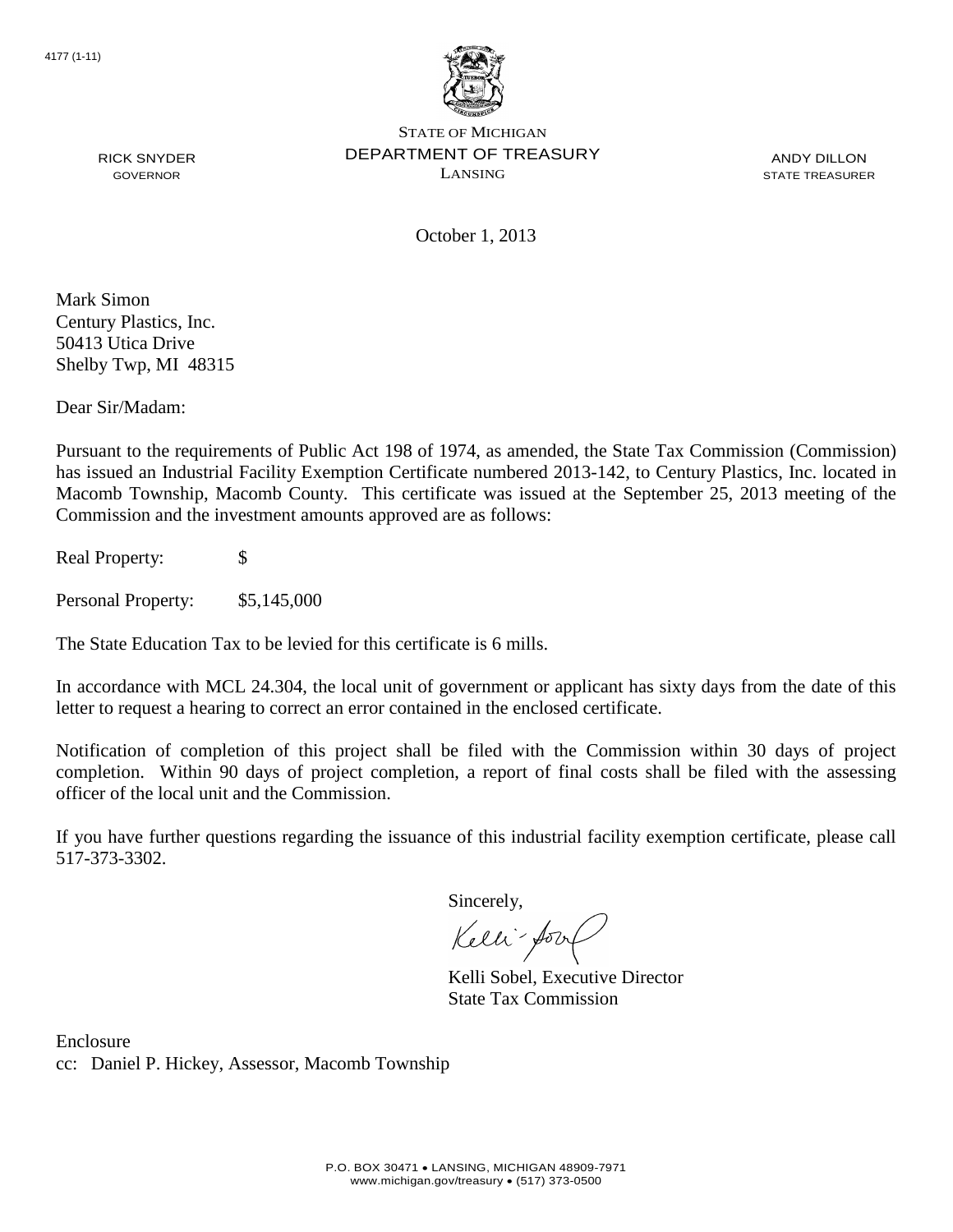New Certificate No. **2013-142**

Pursuant to the provisions of Public Act 198 of 1974, as amended, the State Tax Commission hereby finds that the industrial property, as described in the approved application, hereafter referred to as the industrial facility, owned or leased by Century Plastics, Inc., and located at 51258 Quadrate Drive, Macomb Township, County of Macomb, Michigan, within a Plant Rehabilitation or Industrial Development District, is intended for the construction or installation of new industrial property, and complies with Section 9 and other provisions of the act.

Therefore, as provided by MCL 207.551 to 207.572, inclusive, the State Tax Commission hereby certifies the industrial facility as a **new industrial facility.**

This certificate provides the authority for the assessor to exempt the industrial facility for which this Industrial Facilities Exemption Certificate is in effect, but not the land on which the facility is located, from ad valorem taxation. This certificate further provides the authority to levy a specific tax known as the Industrial Facilities Tax.

This certificate, unless revoked by order of the State Tax Commission as provided by Public Act 198 of 1974, as amended, shall remain in force for a period of **0** year(s) for real property and **10** year(s) for personal property**;**

**Personal property component: Beginning December 31, 2013, and ending December 30, 2023.**

**The State Education Tax to be levied for the personal property component of this certificate is 6 mills, unless exempted by MCL 207.564(4) which was enacted with the creation of the Michigan Business Tax.\***

This Industrial Facilities Exemption Certificate is issued on **September 25, 2013**.

A TRUE COPY ATTEST:

eather & Bureix

Heather S. Burris Heather S. Burns<br>Michigan Department of Treasury



 $8450 - 6$ 

Douglas B. Roberts, Chairperson State Tax Commission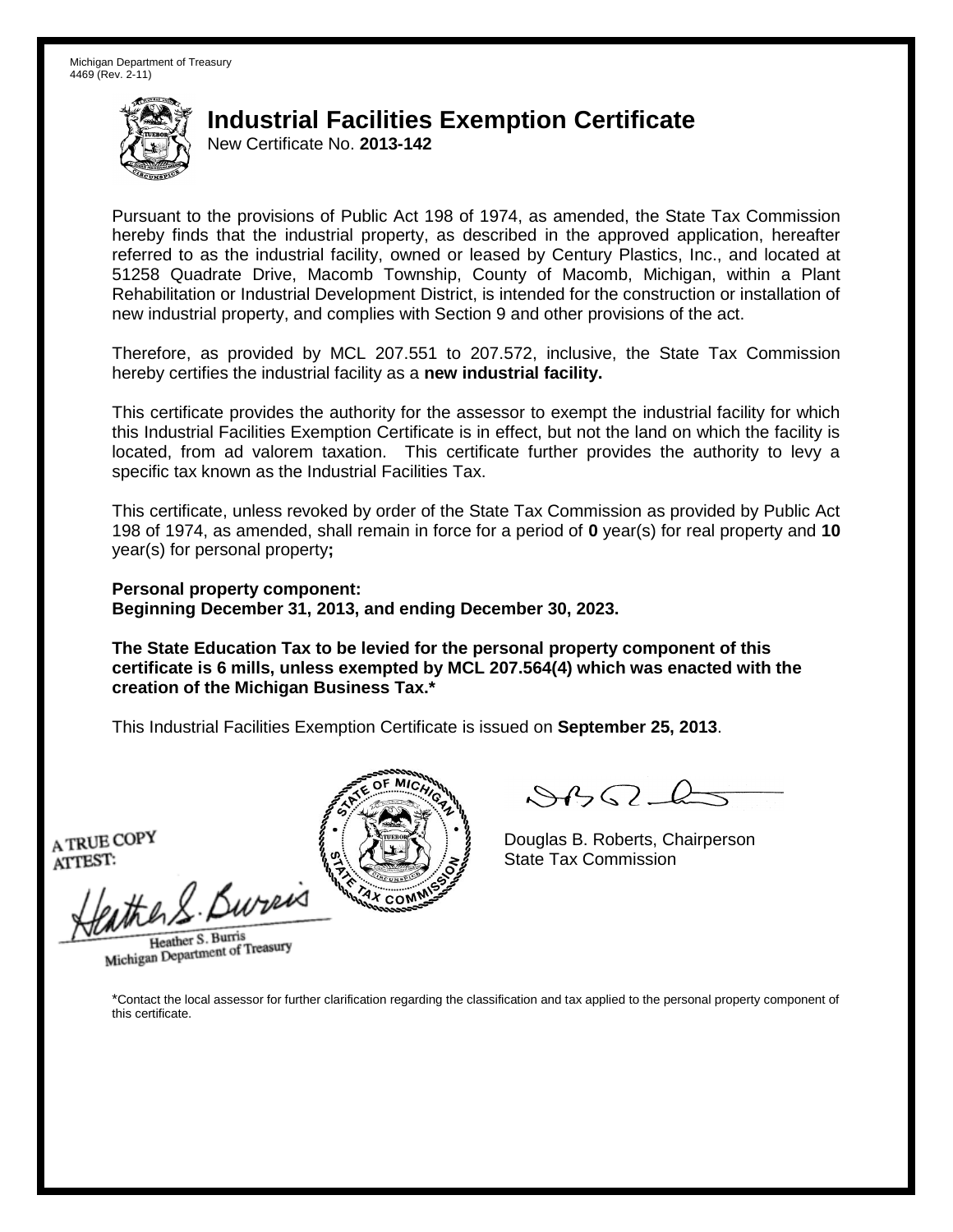

ANDY DILLON STATE TREASURER

October 1, 2013

Dan Wilson R & D Machine and Tool, Inc. 6059 Norton Center Drive Norton Shores, MI 49441

RICK SNYDER GOVERNOR

Dear Sir/Madam:

Pursuant to the requirements of Public Act 198 of 1974, as amended, the State Tax Commission (Commission) has issued an Industrial Facility Exemption Certificate numbered 2013-147, to R & D Machine and Tool, Inc. located in the City of Norton Shores, Muskegon County. This certificate was issued at the September 25, 2013 meeting of the Commission and the investment amounts approved are as follows:

Real Property: \$

Personal Property: \$139,957

The State Education Tax to be levied for this certificate is 6 mills.

In accordance with MCL 24.304, the local unit of government or applicant has sixty days from the date of this letter to request a hearing to correct an error contained in the enclosed certificate.

Notification of completion of this project shall be filed with the Commission within 30 days of project completion. Within 90 days of project completion, a report of final costs shall be filed with the assessing officer of the local unit and the Commission.

If you have further questions regarding the issuance of this industrial facility exemption certificate, please call 517-373-3302.

Sincerely,

Kelli-Sor

Kelli Sobel, Executive Director State Tax Commission

Enclosure cc: Donna B. Vandervries, Assessor, City of Norton Shores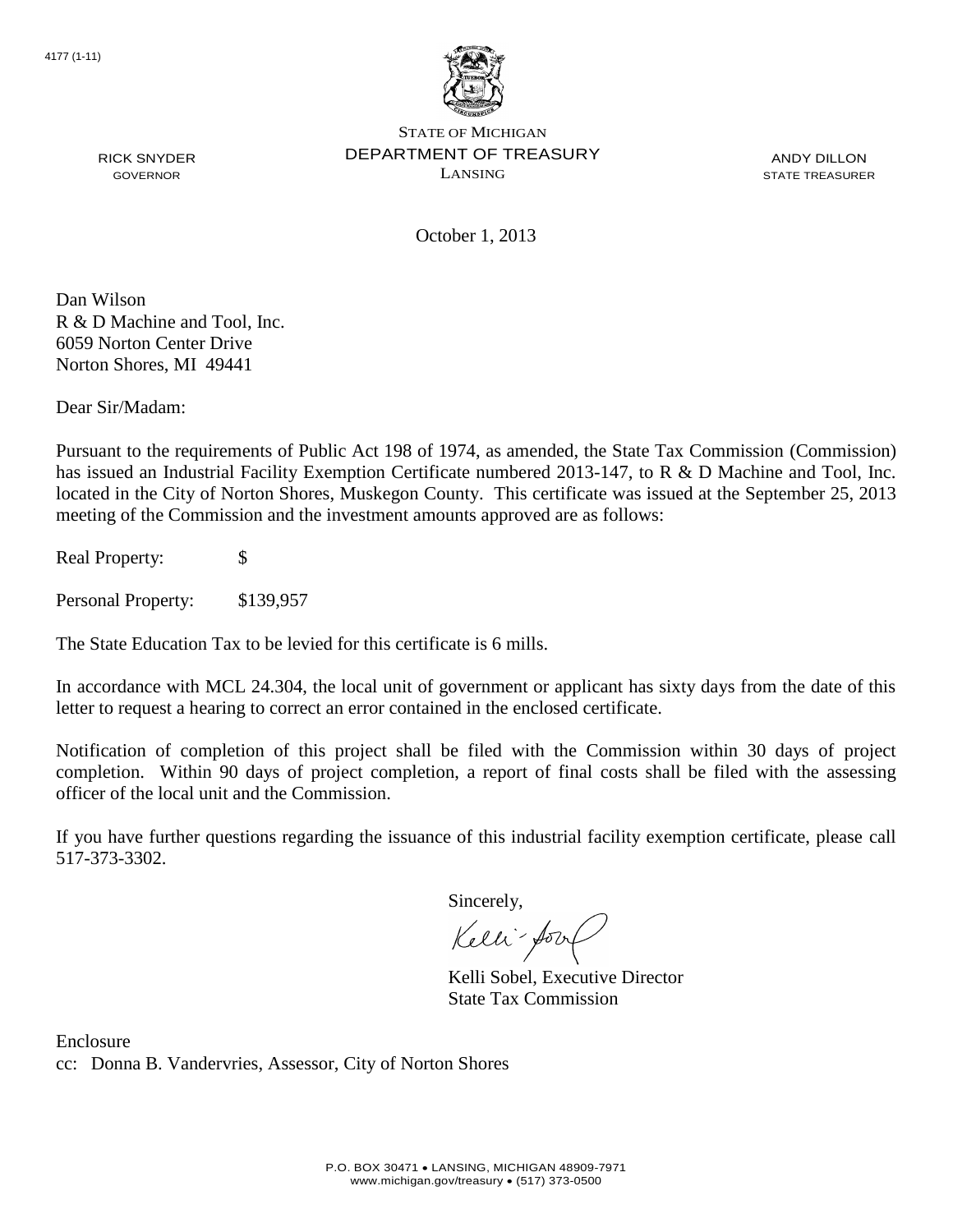New Certificate No. **2013-147**

Pursuant to the provisions of Public Act 198 of 1974, as amended, the State Tax Commission hereby finds that the industrial property, as described in the approved application, hereafter referred to as the industrial facility, owned or leased by R & D Machine and Tool, Inc., and located at 6059 Norton Center Drive, City of Norton Shores, County of Muskegon, Michigan, within a Plant Rehabilitation or Industrial Development District, is intended for the construction or installation of new industrial property, and complies with Section 9 and other provisions of the act.

Therefore, as provided by MCL 207.551 to 207.572, inclusive, the State Tax Commission hereby certifies the industrial facility as a **new industrial facility.**

This certificate provides the authority for the assessor to exempt the industrial facility for which this Industrial Facilities Exemption Certificate is in effect, but not the land on which the facility is located, from ad valorem taxation. This certificate further provides the authority to levy a specific tax known as the Industrial Facilities Tax.

This certificate, unless revoked by order of the State Tax Commission as provided by Public Act 198 of 1974, as amended, shall remain in force for a period of **0** year(s) for real property and **12** year(s) for personal property**;**

**Personal property component: Beginning December 31, 2013, and ending December 30, 2025.**

**The State Education Tax to be levied for the personal property component of this certificate is 6 mills, unless exempted by MCL 207.564(4) which was enacted with the creation of the Michigan Business Tax.\***

This Industrial Facilities Exemption Certificate is issued on **September 25, 2013**.

A TRUE COPY ATTEST:

athers Burner

Heather S. Burris Heather S. Burns<br>Michigan Department of Treasury



Douglas B. Roberts, Chairperson State Tax Commission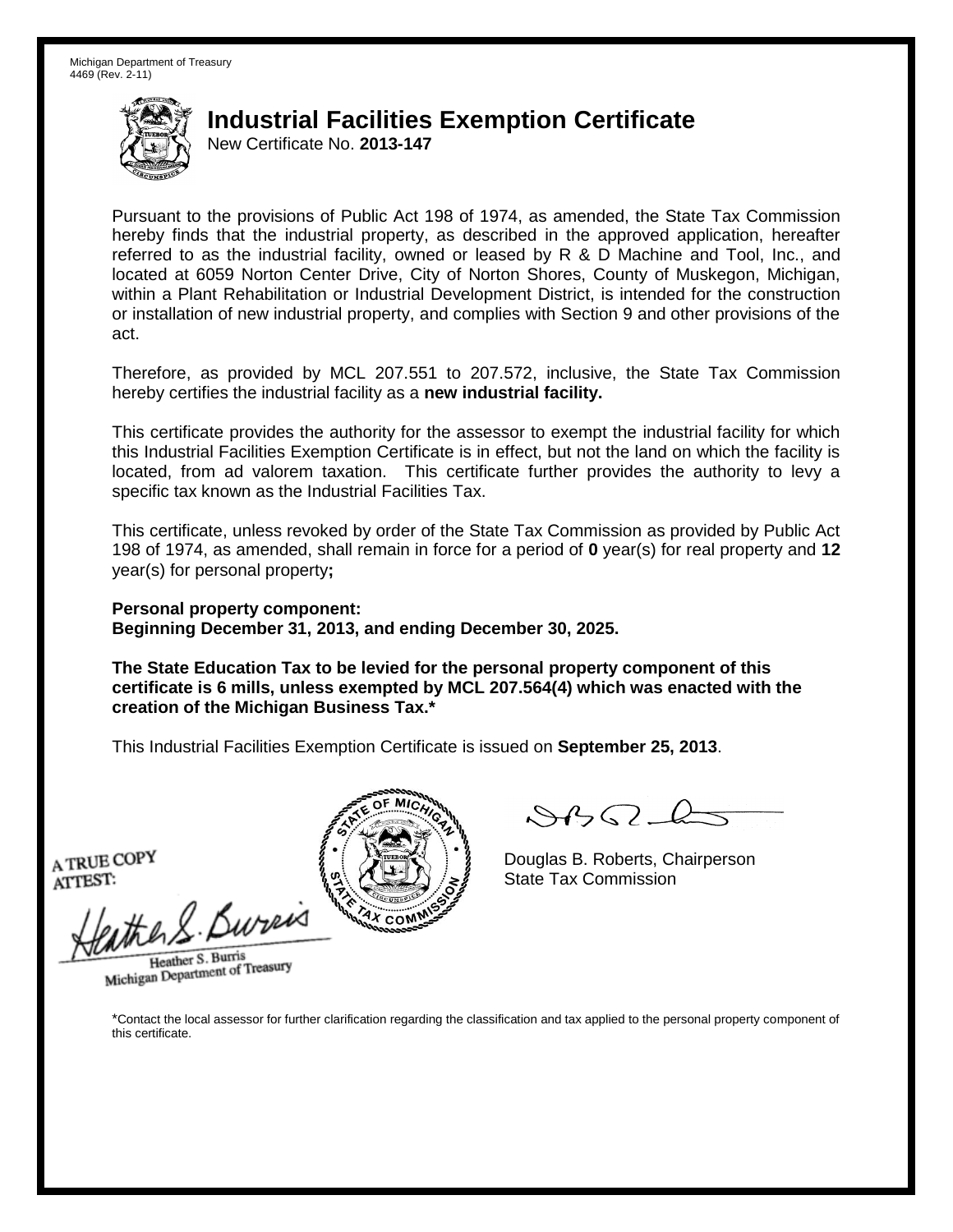

ANDY DILLON STATE TREASURER

October 1, 2013

Tom Sebastian Jesco Industries P.O. Box 388 Litchfield, MI 49252

RICK SNYDER GOVERNOR

Dear Sir/Madam:

Pursuant to the requirements of Public Act 198 of 1974, as amended, the State Tax Commission (Commission) has issued an Industrial Facility Exemption Certificate numbered 2013-148, to Jesco Industries located in the City of Litchfield, Hillsdale County. This certificate was issued at the September 25, 2013 meeting of the Commission and the investment amounts approved are as follows:

Real Property: \$

Personal Property: \$47,010

The State Education Tax to be levied for this certificate is 6 mills.

In accordance with MCL 24.304, the local unit of government or applicant has sixty days from the date of this letter to request a hearing to correct an error contained in the enclosed certificate.

Notification of completion of this project shall be filed with the Commission within 30 days of project completion. Within 90 days of project completion, a report of final costs shall be filed with the assessing officer of the local unit and the Commission.

If you have further questions regarding the issuance of this industrial facility exemption certificate, please call 517-373-3302.

Sincerely,

Kelli-Sor

Kelli Sobel, Executive Director State Tax Commission

Enclosure cc: James P. Uyl, Assessor, City of Litchfield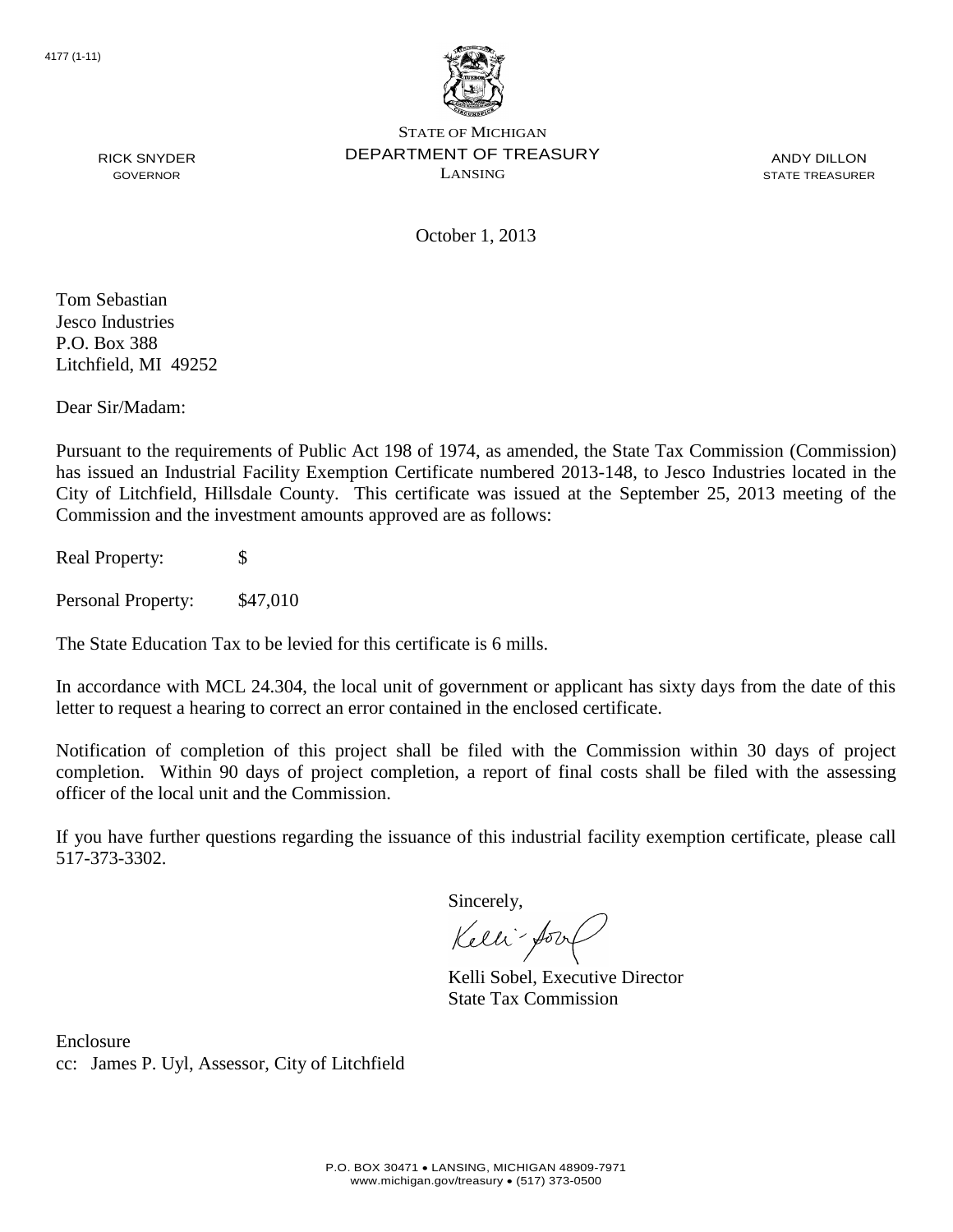New Certificate No. **2013-148**

Pursuant to the provisions of Public Act 198 of 1974, as amended, the State Tax Commission hereby finds that the industrial property, as described in the approved application, hereafter referred to as the industrial facility, owned or leased by Jesco Industries, and located at 950 Anderson Road, City of Litchfield, County of Hillsdale, Michigan, within a Plant Rehabilitation or Industrial Development District, is intended for the construction or installation of new industrial property, and complies with Section 9 and other provisions of the act.

Therefore, as provided by MCL 207.551 to 207.572, inclusive, the State Tax Commission hereby certifies the industrial facility as a **new industrial facility.**

This certificate provides the authority for the assessor to exempt the industrial facility for which this Industrial Facilities Exemption Certificate is in effect, but not the land on which the facility is located, from ad valorem taxation. This certificate further provides the authority to levy a specific tax known as the Industrial Facilities Tax.

This certificate, unless revoked by order of the State Tax Commission as provided by Public Act 198 of 1974, as amended, shall remain in force for a period of **0** year(s) for real property and **12** year(s) for personal property**;**

**Personal property component: Beginning December 31, 2013, and ending December 30, 2025.**

**The State Education Tax to be levied for the personal property component of this certificate is 6 mills, unless exempted by MCL 207.564(4) which was enacted with the creation of the Michigan Business Tax.\***

This Industrial Facilities Exemption Certificate is issued on **September 25, 2013**.

A TRUE COPY ATTEST:

eather & Bureix

Heather S. Burris Heather S. Burns<br>Michigan Department of Treasury



 $8450 - 6$ 

Douglas B. Roberts, Chairperson State Tax Commission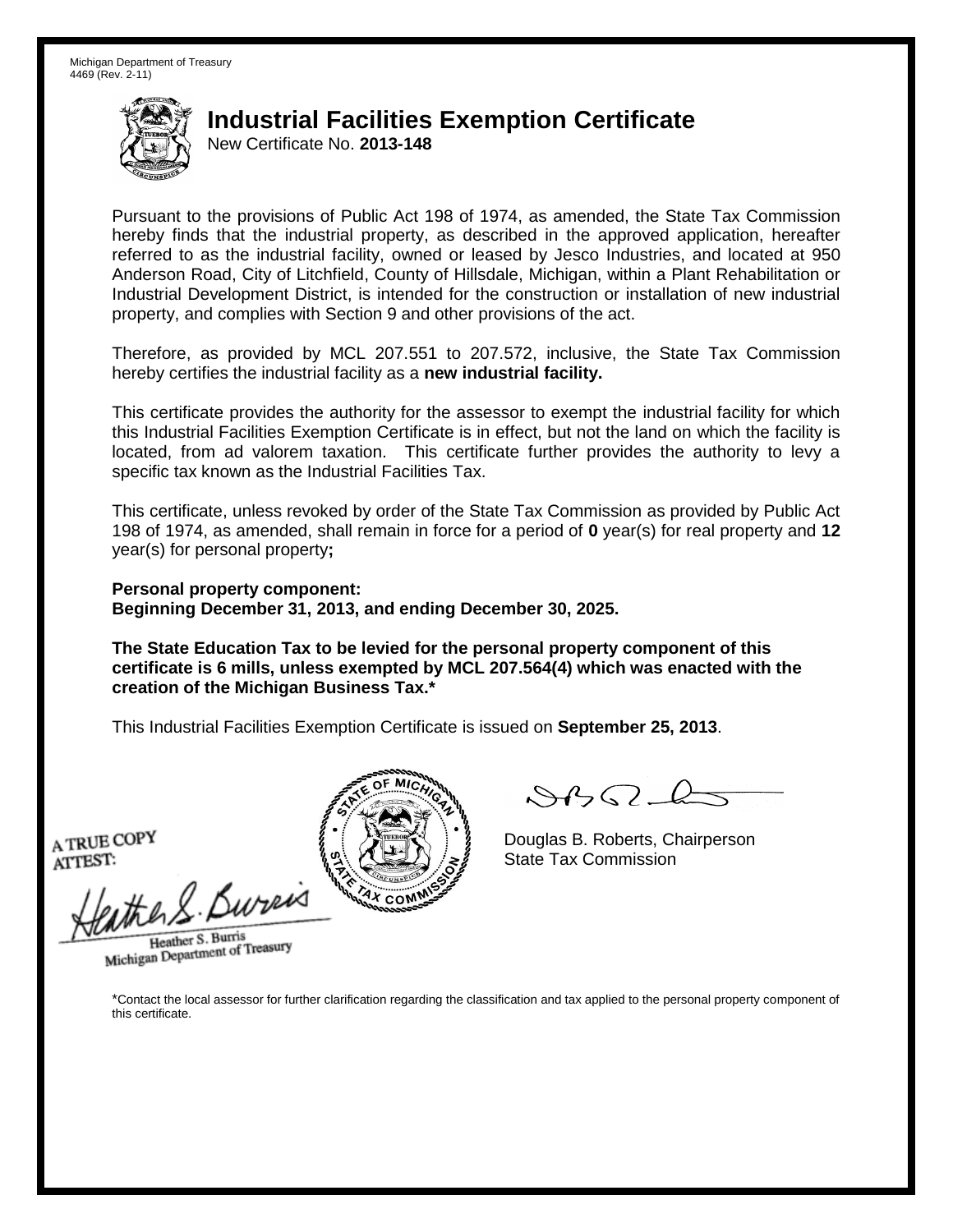

ANDY DILLON STATE TREASURER

October 1, 2013

Daniel J. McKinnon Graphics House Sports Promotions, Inc. 444 Irwin Avenue Muskegon, MI 49442

Dear Sir/Madam:

RICK SNYDER GOVERNOR

Pursuant to the requirements of Public Act 198 of 1974, as amended, the State Tax Commission (Commission) has issued an Industrial Facility Exemption Certificate numbered 2013-150, to Graphics House Sports Promotions, Inc. located in the City of Muskegon, Muskegon County. This certificate was issued at the September 25, 2013 meeting of the Commission and the investment amounts approved are as follows:

Real Property: \$

Personal Property: \$435,000

The State Education Tax to be levied for this certificate is 6 mills.

In accordance with MCL 24.304, the local unit of government or applicant has sixty days from the date of this letter to request a hearing to correct an error contained in the enclosed certificate.

Notification of completion of this project shall be filed with the Commission within 30 days of project completion. Within 90 days of project completion, a report of final costs shall be filed with the assessing officer of the local unit and the Commission.

If you have further questions regarding the issuance of this industrial facility exemption certificate, please call 517-373-3302.

Sincerely,

Kelli-Sor

Kelli Sobel, Executive Director State Tax Commission

Enclosure cc: Donna B. Vandervries, Assessor, City of Muskegon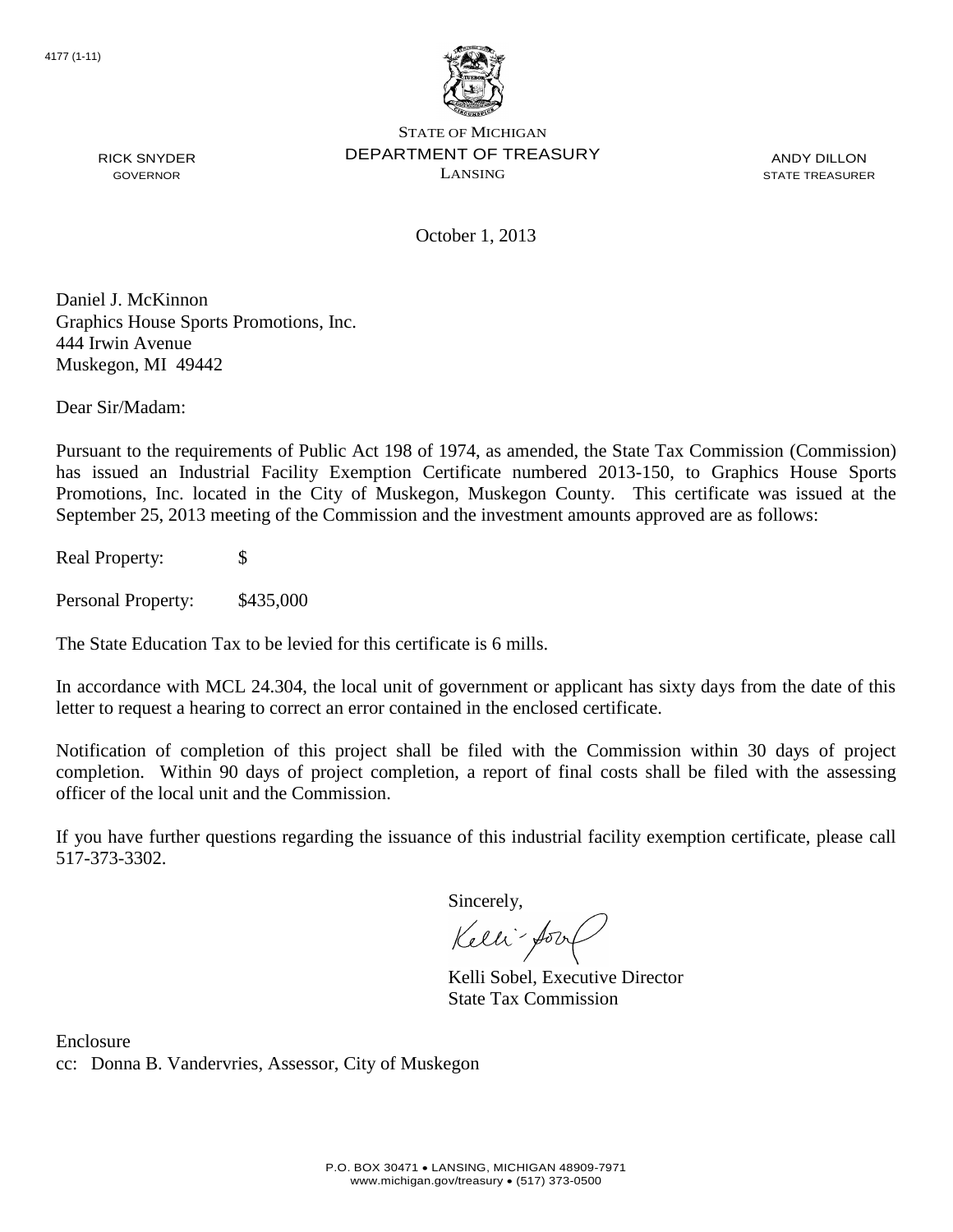New Certificate No. **2013-150**

Pursuant to the provisions of Public Act 198 of 1974, as amended, the State Tax Commission hereby finds that the industrial property, as described in the approved application, hereafter referred to as the industrial facility, owned or leased by Graphics House Sports Promotions, Inc., and located at 444 Irwin Avenue, City of Muskegon, County of Muskegon, Michigan, within a Plant Rehabilitation or Industrial Development District, is intended for the construction or installation of new industrial property, and complies with Section 9 and other provisions of the act.

Therefore, as provided by MCL 207.551 to 207.572, inclusive, the State Tax Commission hereby certifies the industrial facility as a **new industrial facility.**

This certificate provides the authority for the assessor to exempt the industrial facility for which this Industrial Facilities Exemption Certificate is in effect, but not the land on which the facility is located, from ad valorem taxation. This certificate further provides the authority to levy a specific tax known as the Industrial Facilities Tax.

This certificate, unless revoked by order of the State Tax Commission as provided by Public Act 198 of 1974, as amended, shall remain in force for a period of **0** year(s) for real property and **6** year(s) for personal property**;**

**Personal property component: Beginning December 31, 2013, and ending December 30, 2019.**

**The State Education Tax to be levied for the personal property component of this certificate is 6 mills, unless exempted by MCL 207.564(4) which was enacted with the creation of the Michigan Business Tax.\***

This Industrial Facilities Exemption Certificate is issued on **September 25, 2013**.

A TRUE COPY ATTEST:

athers Burner

Heather S. Burris Heather S. Burns<br>Michigan Department of Treasury



Douglas B. Roberts, Chairperson State Tax Commission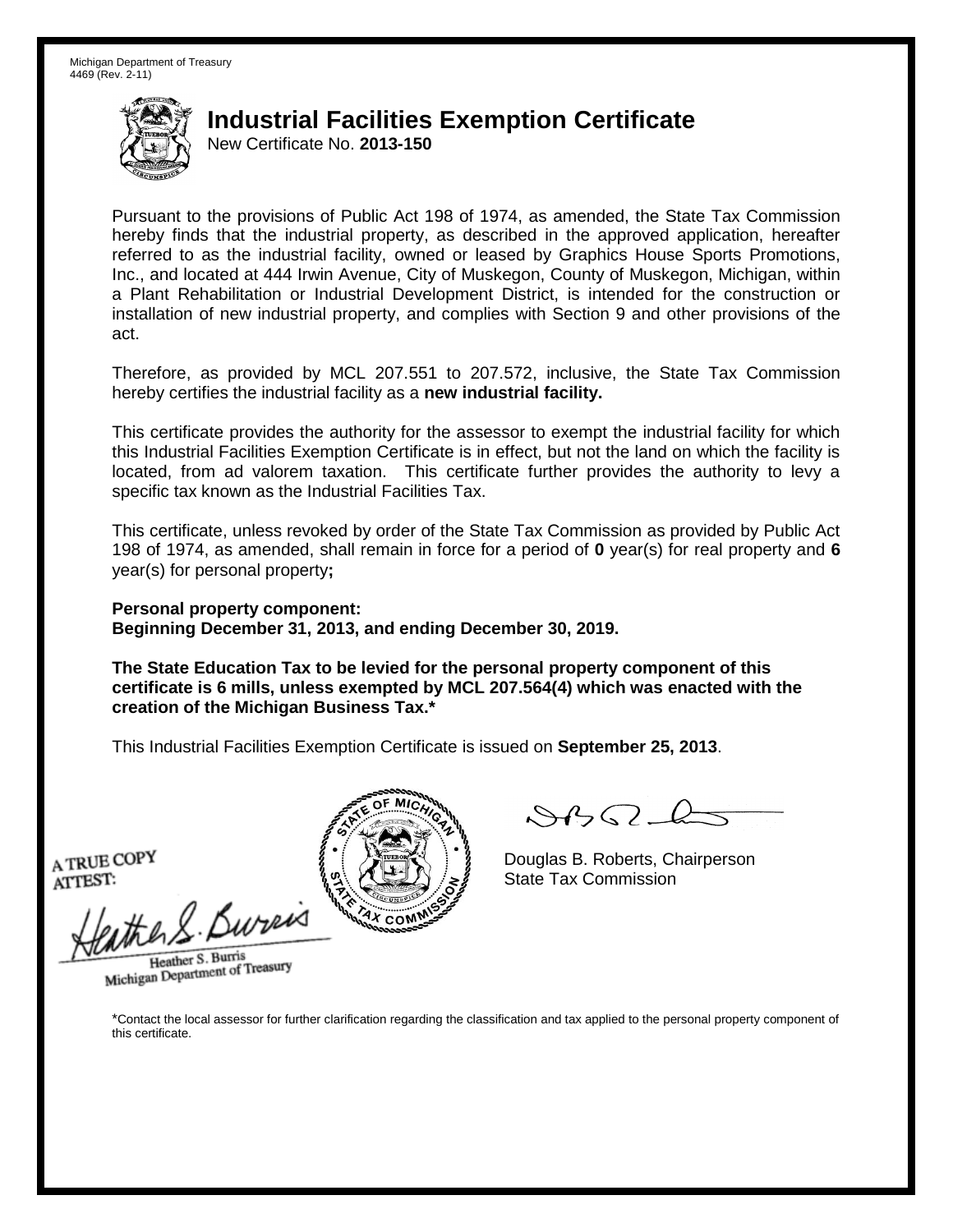

ANDY DILLON STATE TREASURER

RICK SNYDER GOVERNOR

October 1, 2013

Steve Middleton Middleton Printing Inc. 200 32nd Street SE Wyoming, MI 49548

Dear Sir/Madam:

Pursuant to the requirements of Public Act 198 of 1974, as amended, the State Tax Commission (Commission) has issued an Industrial Facility Exemption Certificate numbered 2013-151, to Middleton Printing Inc. located in the City of Wyoming, Kent County. This certificate was issued at the September 25, 2013 meeting of the Commission and the investment amounts approved are as follows:

Real Property: \$

Personal Property: \$350,000

The State Education Tax to be levied for this certificate is 6 mills.

In accordance with MCL 24.304, the local unit of government or applicant has sixty days from the date of this letter to request a hearing to correct an error contained in the enclosed certificate.

Notification of completion of this project shall be filed with the Commission within 30 days of project completion. Within 90 days of project completion, a report of final costs shall be filed with the assessing officer of the local unit and the Commission.

If you have further questions regarding the issuance of this industrial facility exemption certificate, please call 517-373-3302.

Sincerely,

Kelli-Sor

Kelli Sobel, Executive Director State Tax Commission

Enclosure cc: Eugene A. Vogan, Assessor, City of Wyoming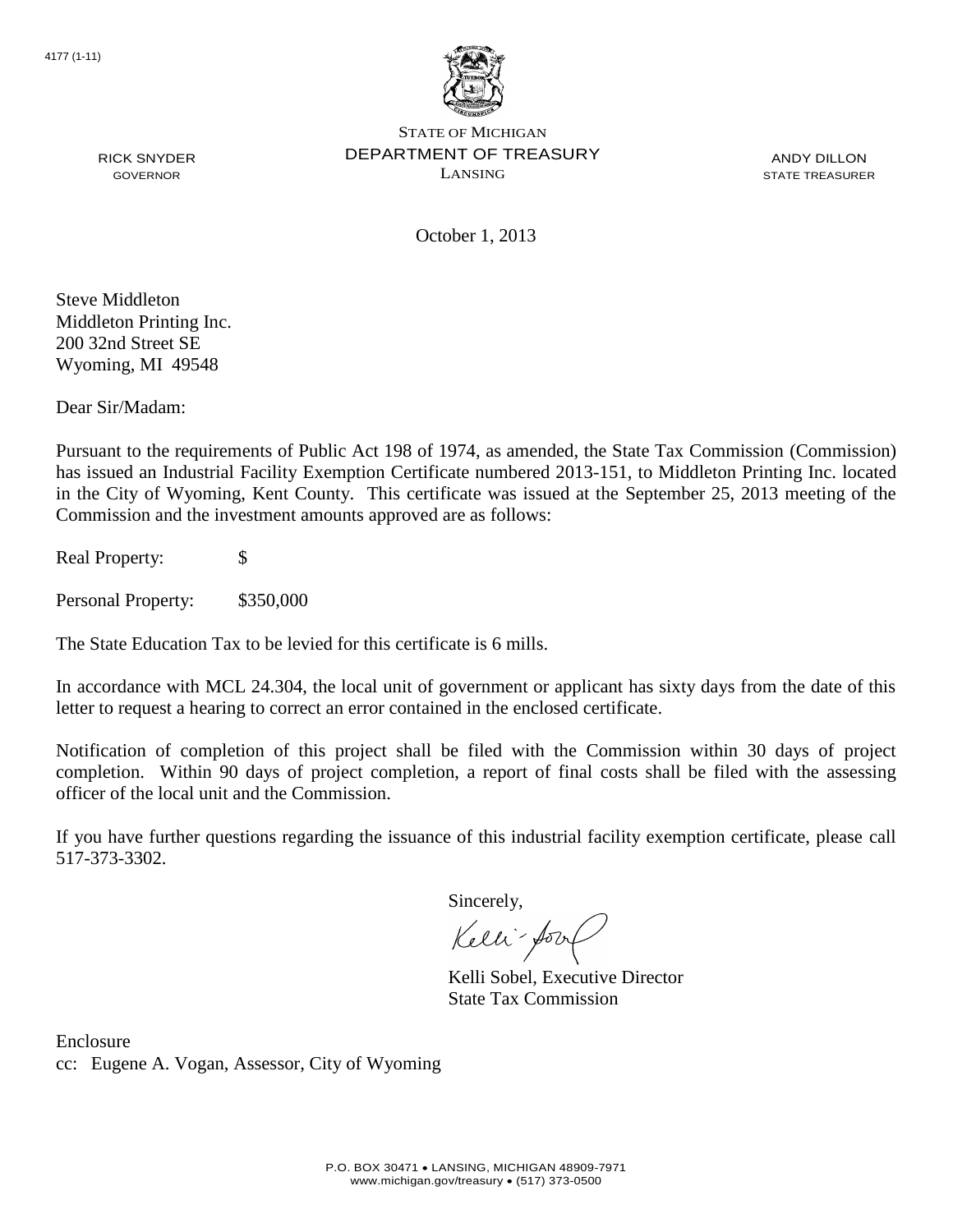New Certificate No. **2013-151**

Pursuant to the provisions of Public Act 198 of 1974, as amended, the State Tax Commission hereby finds that the industrial property, as described in the approved application, hereafter referred to as the industrial facility, owned or leased by Middleton Printing Inc., and located at 200 32nd Street SE, City of Wyoming, County of Kent, Michigan, within a Plant Rehabilitation or Industrial Development District, is intended for the construction or installation of new industrial property, and complies with Section 9 and other provisions of the act.

Therefore, as provided by MCL 207.551 to 207.572, inclusive, the State Tax Commission hereby certifies the industrial facility as a **new industrial facility.**

This certificate provides the authority for the assessor to exempt the industrial facility for which this Industrial Facilities Exemption Certificate is in effect, but not the land on which the facility is located, from ad valorem taxation. This certificate further provides the authority to levy a specific tax known as the Industrial Facilities Tax.

This certificate, unless revoked by order of the State Tax Commission as provided by Public Act 198 of 1974, as amended, shall remain in force for a period of **0** year(s) for real property and **7** year(s) for personal property**;**

**Personal property component: Beginning December 31, 2013, and ending December 30, 2020.**

**The State Education Tax to be levied for the personal property component of this certificate is 6 mills, unless exempted by MCL 207.564(4) which was enacted with the creation of the Michigan Business Tax.\***

This Industrial Facilities Exemption Certificate is issued on **September 25, 2013**.

A TRUE COPY ATTEST:

eather & Bureix

Heather S. Burris Heather S. Burns<br>Michigan Department of Treasury



 $84562-6$ 

Douglas B. Roberts, Chairperson State Tax Commission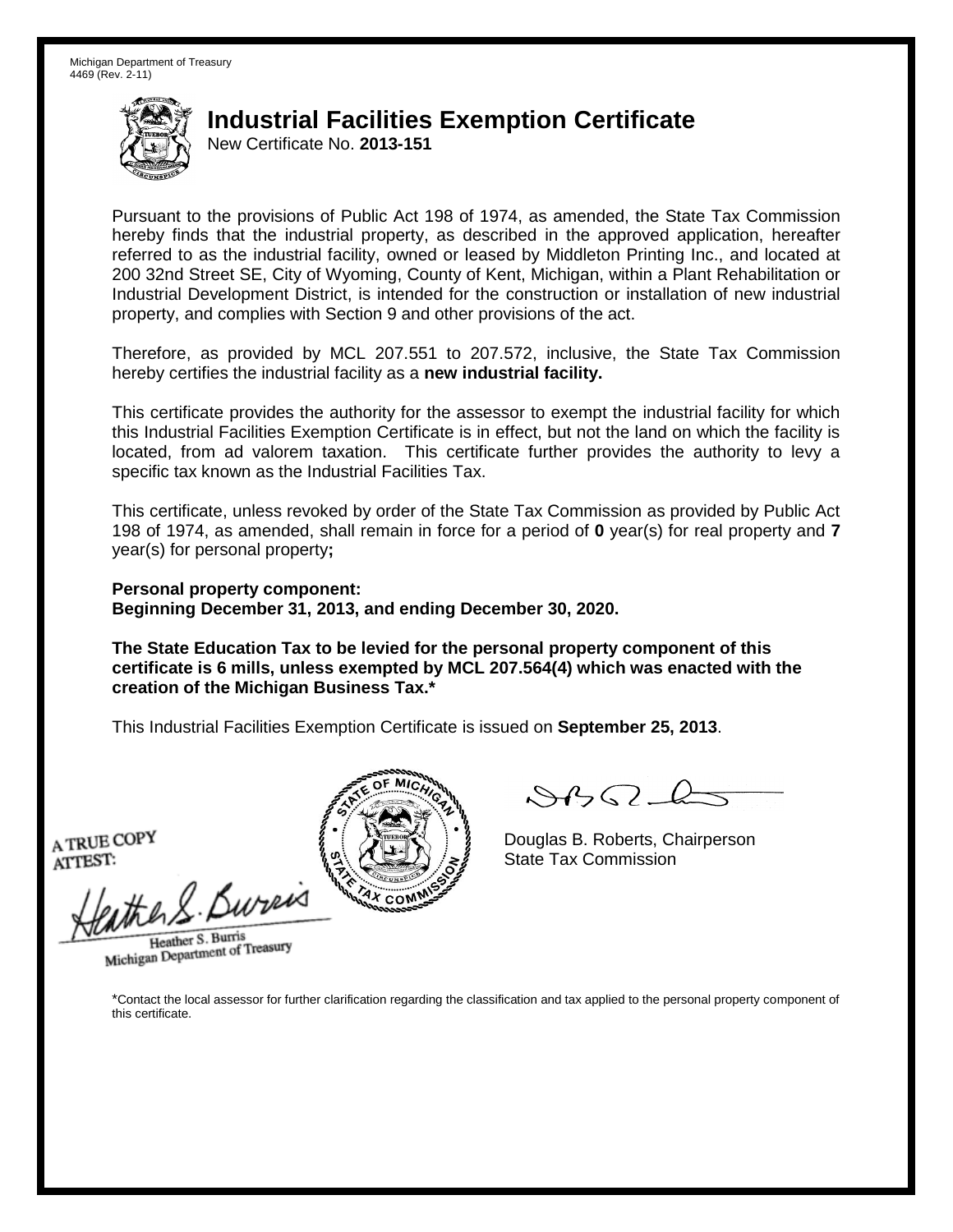

ANDY DILLON STATE TREASURER

October 1, 2013

Gary Potter Tubelite, Inc. 3056 Walker Ridge Drive NW, Suite G Walker, MI 49544

Dear Sir/Madam:

RICK SNYDER GOVERNOR

Pursuant to the requirements of Public Act 198 of 1974, as amended, the State Tax Commission (Commission) has issued an Industrial Facility Exemption Certificate numbered 2013-152, to Tubelite, Inc. located in Richmond Township, Osceola County. This certificate was issued at the September 25, 2013 meeting of the Commission and the investment amounts approved are as follows:

Real Property: \$330,000

Personal Property: \$3,915,000

The State Education Tax to be levied for this certificate is 6 mills.

In accordance with MCL 24.304, the local unit of government or applicant has sixty days from the date of this letter to request a hearing to correct an error contained in the enclosed certificate.

Notification of completion of this project shall be filed with the Commission within 30 days of project completion. Within 90 days of project completion, a report of final costs shall be filed with the assessing officer of the local unit and the Commission.

If you have further questions regarding the issuance of this industrial facility exemption certificate, please call 517-373-3302.

Sincerely,

Kelli-Sor

Kelli Sobel, Executive Director State Tax Commission

Enclosure cc: Arthur W. Moyses, Assessor, Richmond Township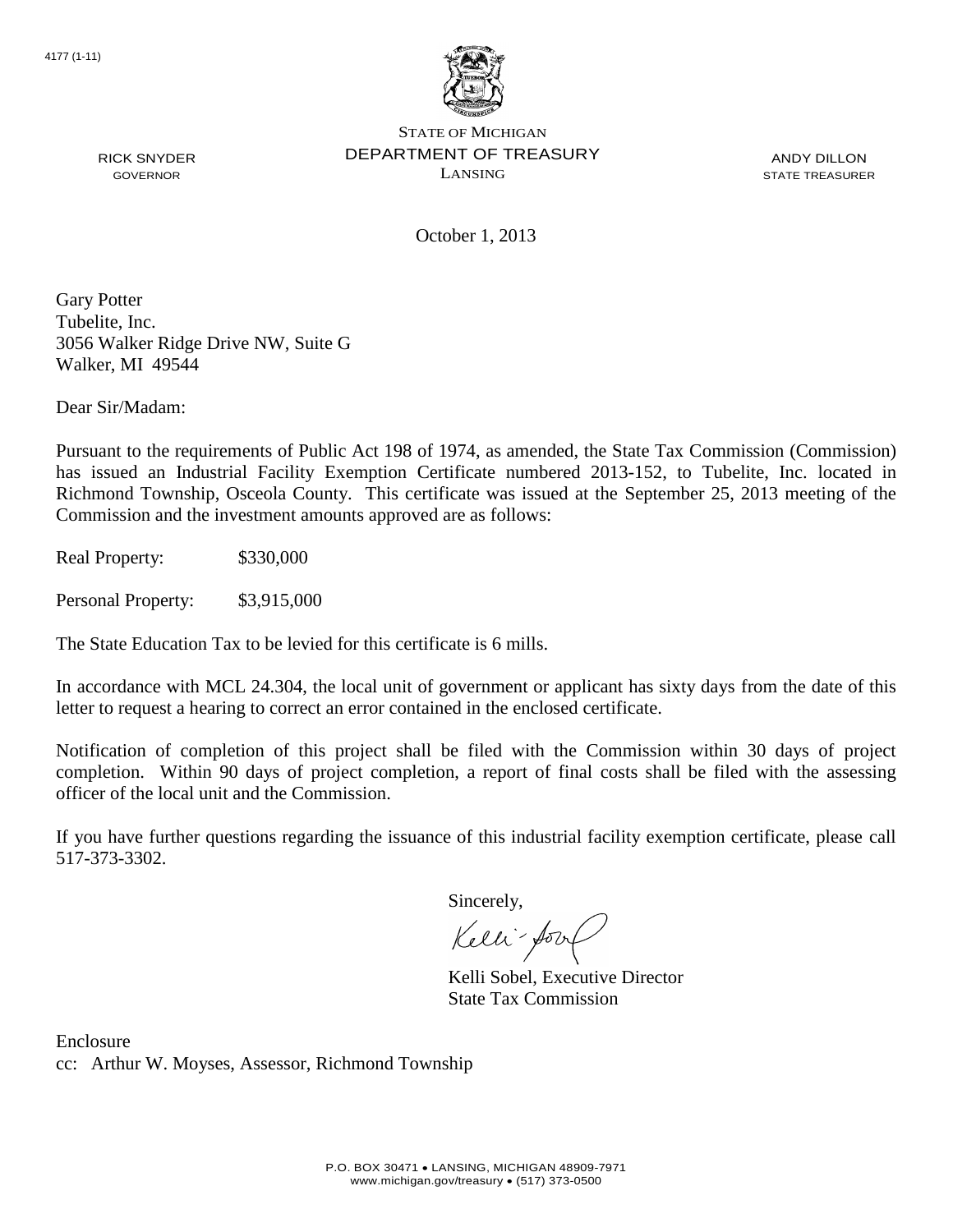New Certificate No. **2013-152**

Pursuant to the provisions of Public Act 198 of 1974, as amended, the State Tax Commission hereby finds that the industrial property, as described in the approved application, hereafter referred to as the industrial facility, owned or leased by Tubelite, Inc., and located at 4848 Mackinaw Trail, Richmond Township, County of Osceola, Michigan, within a Plant Rehabilitation or Industrial Development District, is intended for the construction or installation of new industrial property, and complies with Section 9 and other provisions of the act.

Therefore, as provided by MCL 207.551 to 207.572, inclusive, the State Tax Commission hereby certifies the industrial facility as a **new industrial facility.**

This certificate provides the authority for the assessor to exempt the industrial facility for which this Industrial Facilities Exemption Certificate is in effect, but not the land on which the facility is located, from ad valorem taxation. This certificate further provides the authority to levy a specific tax known as the Industrial Facilities Tax.

This certificate, unless revoked by order of the State Tax Commission as provided by Public Act 198 of 1974, as amended, shall remain in force for a period of **12** year(s) for real property and **12** year(s) for personal property**;**

**Real property component: Beginning December 31, 2013, and ending December 30, 2025.**

**The State Education Tax to be levied for the real property component of this certificate is 6 mills.**

**Personal property component: Beginning December 31, 2013, and ending December 30, 2025.**

**The State Education Tax to be levied for the personal property component of this certificate is 6 mills, unless exempted by MCL 207.564(4) which was enacted with the creation of the Michigan Business Tax.\***

This Industrial Facilities Exemption Certificate is issued on **September 25, 2013**.

 $\mathcal{S}$ 

Douglas B. Roberts, Chairperson State Tax Commission

A TRUE COPY ATTEST:

eather & Burn

Heather S. Burris Heather S. Buris<br>Michigan Department of Treasury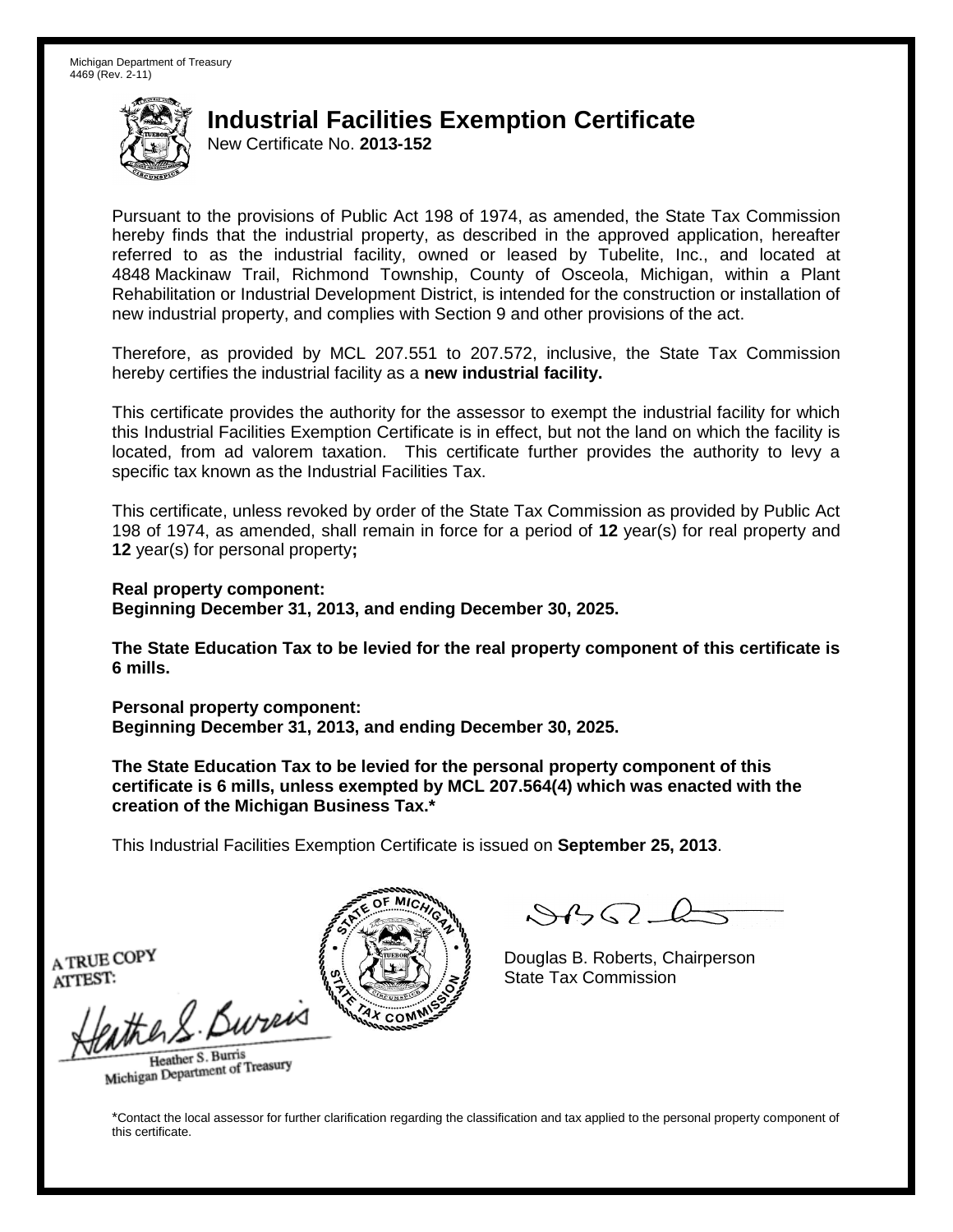

ANDY DILLON STATE TREASURER

October 1, 2013

Clarence Meltzer Jr. Cammand Machining LLC 101 Shafer Drive Romeo, MI 48065

RICK SNYDER GOVERNOR

Dear Sir/Madam:

Pursuant to the requirements of Public Act 198 of 1974, as amended, the State Tax Commission (Commission) has issued an Industrial Facility Exemption Certificate numbered 2013-153, to Cammand Machining LLC located in the Village of Romeo, Macomb County. This certificate was issued at the September 25, 2013 meeting of the Commission and the investment amounts approved are as follows:

Real Property: \$

Personal Property: \$132,693

The State Education Tax to be levied for this certificate is 6 mills.

In accordance with MCL 24.304, the local unit of government or applicant has sixty days from the date of this letter to request a hearing to correct an error contained in the enclosed certificate.

Notification of completion of this project shall be filed with the Commission within 30 days of project completion. Within 90 days of project completion, a report of final costs shall be filed with the assessing officer of the local unit and the Commission.

If you have further questions regarding the issuance of this industrial facility exemption certificate, please call 517-373-3302.

Sincerely,

Kelli-Sor

Kelli Sobel, Executive Director State Tax Commission

Enclosure cc: Julie C. Geldhof, Assessor, Village of Romeo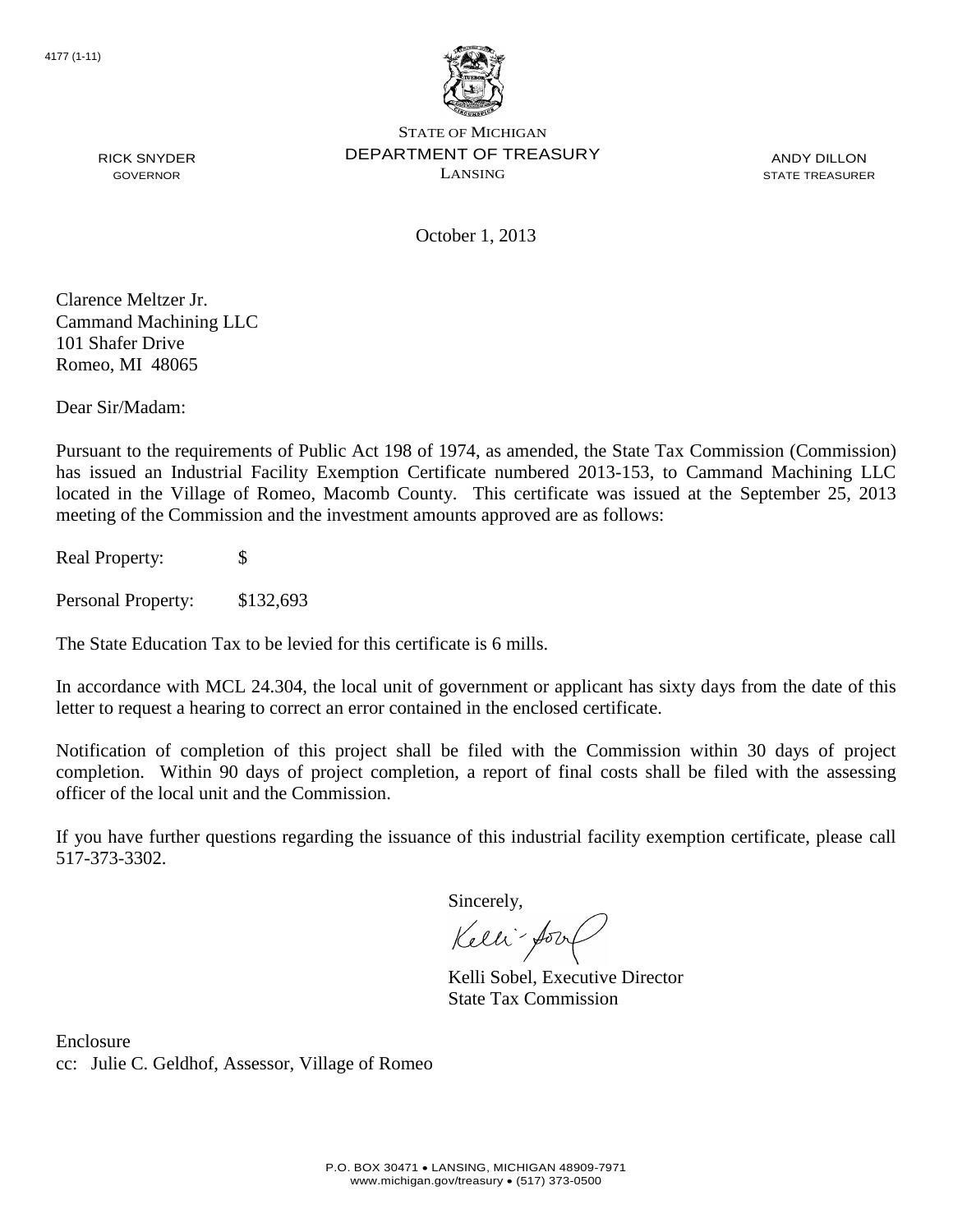New Certificate No. **2013-153**

Pursuant to the provisions of Public Act 198 of 1974, as amended, the State Tax Commission hereby finds that the industrial property, as described in the approved application, hereafter referred to as the industrial facility, owned or leased by Cammand Machining LLC, and located at 101 Shafer Drive, Village of Romeo, County of Macomb, Michigan, within a Plant Rehabilitation or Industrial Development District, is intended for the construction or installation of new industrial property, and complies with Section 9 and other provisions of the act.

Therefore, as provided by MCL 207.551 to 207.572, inclusive, the State Tax Commission hereby certifies the industrial facility as a **new industrial facility.**

This certificate provides the authority for the assessor to exempt the industrial facility for which this Industrial Facilities Exemption Certificate is in effect, but not the land on which the facility is located, from ad valorem taxation. This certificate further provides the authority to levy a specific tax known as the Industrial Facilities Tax.

This certificate, unless revoked by order of the State Tax Commission as provided by Public Act 198 of 1974, as amended, shall remain in force for a period of **0** year(s) for real property and **12** year(s) for personal property**;**

**Personal property component: Beginning December 31, 2013, and ending December 30, 2027.**

**The State Education Tax to be levied for the personal property component of this certificate is 6 mills, unless exempted by MCL 207.564(4) which was enacted with the creation of the Michigan Business Tax.\***

This Industrial Facilities Exemption Certificate is issued on **September 25, 2013**.

A TRUE COPY ATTEST:

eather & Bureix

Heather S. Burris Heather S. Burns<br>Michigan Department of Treasury



 $8450 - 6$ 

Douglas B. Roberts, Chairperson State Tax Commission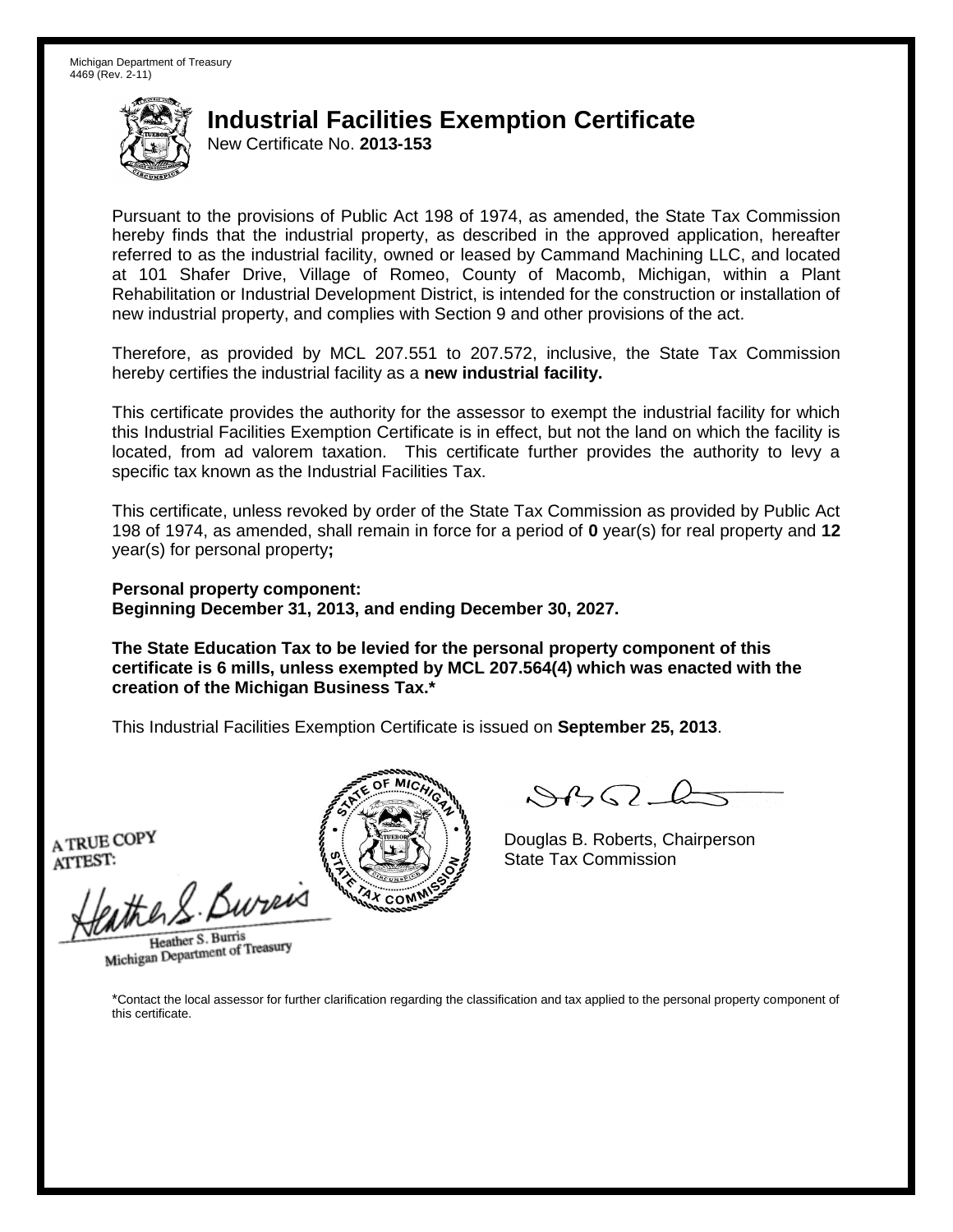

ANDY DILLON STATE TREASURER

RICK SNYDER GOVERNOR

October 1, 2013

Tom Shemanski Diversified Engineering & Plastics, LLC 1801 Wildwood Jackson, MI 49202

Dear Sir/Madam:

Pursuant to the requirements of Public Act 198 of 1974, as amended, the State Tax Commission (Commission) has issued an Industrial Facility Exemption Certificate numbered 2013-156, to Diversified Engineering & Plastics, LLC located in Blackman Charter Township, Jackson County. This certificate was issued at the September 25, 2013 meeting of the Commission and the investment amounts approved are as follows:

Real Property: \$

Personal Property: \$1,073,581

The State Education Tax to be levied for this certificate is 6 mills.

In accordance with MCL 24.304, the local unit of government or applicant has sixty days from the date of this letter to request a hearing to correct an error contained in the enclosed certificate.

Notification of completion of this project shall be filed with the Commission within 30 days of project completion. Within 90 days of project completion, a report of final costs shall be filed with the assessing officer of the local unit and the Commission.

If you have further questions regarding the issuance of this industrial facility exemption certificate, please call 517-373-3302.

Sincerely,

Kelli-Sor

Kelli Sobel, Executive Director State Tax Commission

Enclosure cc: Evelyn E. Markowski, Assessor, Blackman Charter Township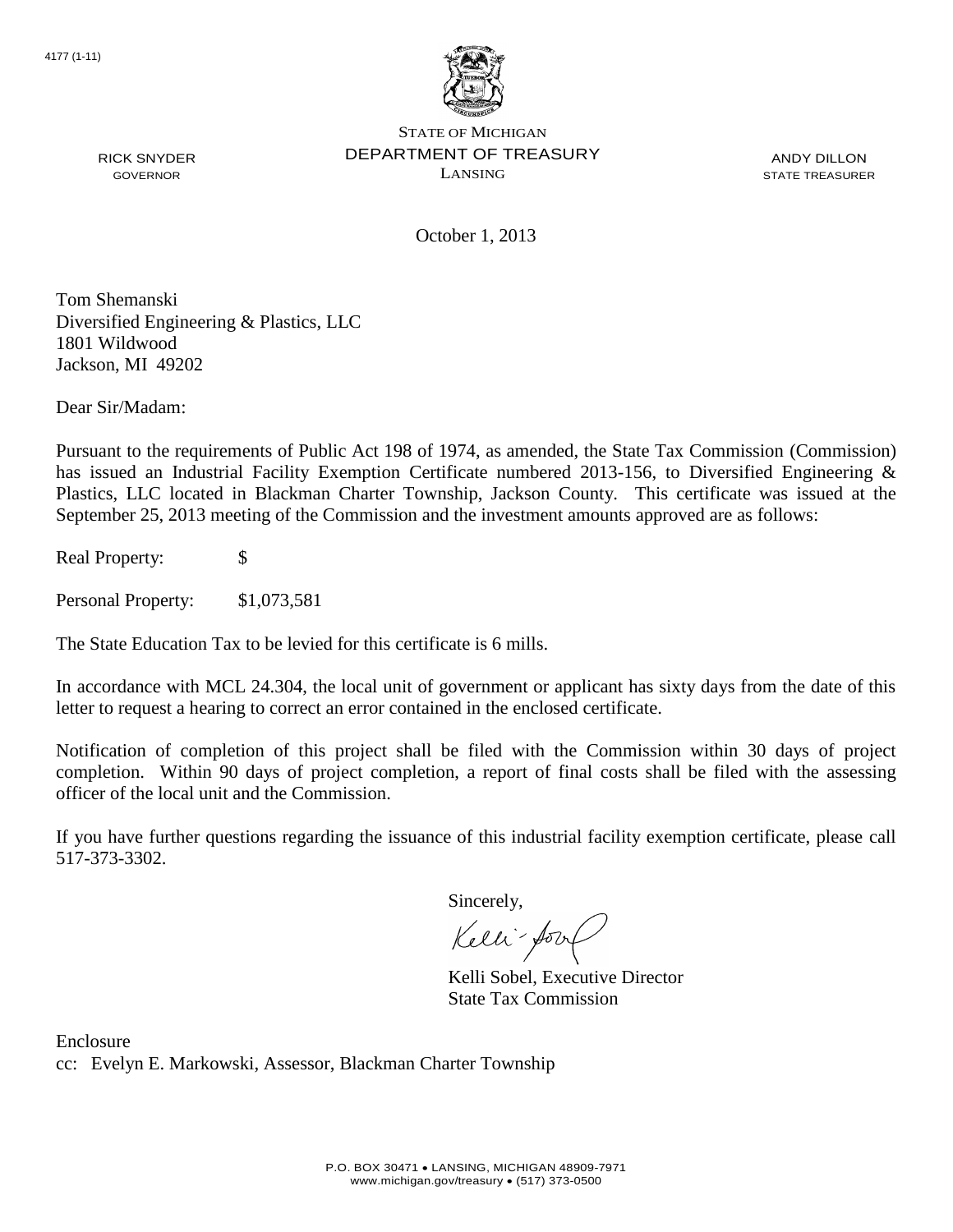New Certificate No. **2013-156**

Pursuant to the provisions of Public Act 198 of 1974, as amended, the State Tax Commission hereby finds that the industrial property, as described in the approved application, hereafter referred to as the industrial facility, owned or leased by Diversified Engineering & Plastics, LLC, and located at 1801 Wildwood, Blackman Charter Township, County of Jackson, Michigan, within a Plant Rehabilitation or Industrial Development District, is intended for the construction or installation of new industrial property, and complies with Section 9 and other provisions of the act.

Therefore, as provided by MCL 207.551 to 207.572, inclusive, the State Tax Commission hereby certifies the industrial facility as a **new industrial facility.**

This certificate provides the authority for the assessor to exempt the industrial facility for which this Industrial Facilities Exemption Certificate is in effect, but not the land on which the facility is located, from ad valorem taxation. This certificate further provides the authority to levy a specific tax known as the Industrial Facilities Tax.

This certificate, unless revoked by order of the State Tax Commission as provided by Public Act 198 of 1974, as amended, shall remain in force for a period of **0** year(s) for real property and **12** year(s) for personal property**;**

**Personal property component: Beginning December 31, 2013, and ending December 30, 2025.**

**The State Education Tax to be levied for the personal property component of this certificate is 6 mills, unless exempted by MCL 207.564(4) which was enacted with the creation of the Michigan Business Tax.\***

This Industrial Facilities Exemption Certificate is issued on **September 25, 2013**.

A TRUE COPY ATTEST:

athers Burner

Heather S. Burris Heather S. Burns<br>Michigan Department of Treasury



Douglas B. Roberts, Chairperson State Tax Commission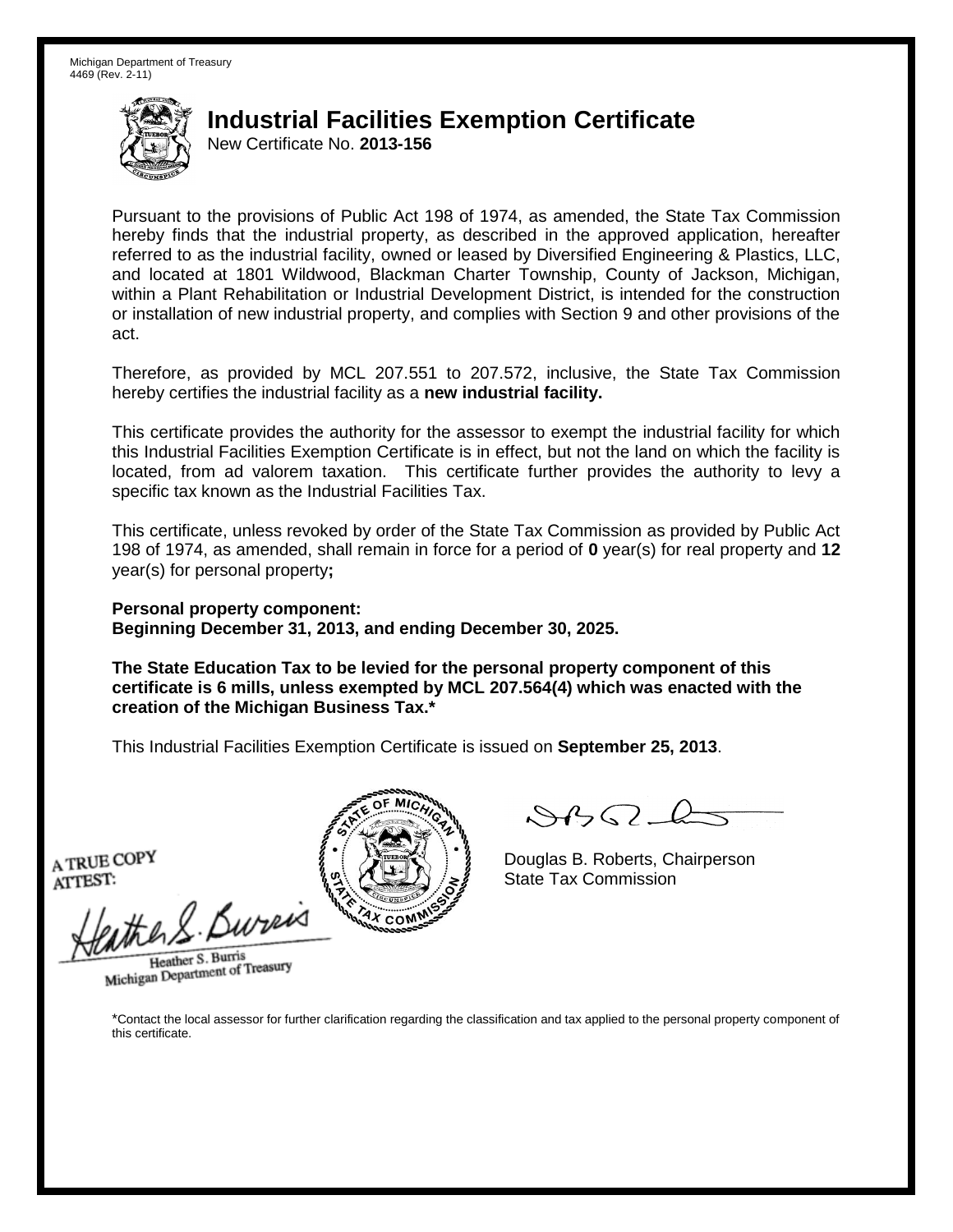

ANDY DILLON STATE TREASURER

October 1, 2013

Jeff Robinson AllRout, Inc. 3382 Production Court Zeeland, MI 49464

RICK SNYDER GOVERNOR

Dear Sir/Madam:

Pursuant to the requirements of Public Act 198 of 1974, as amended, the State Tax Commission (Commission) has issued an Industrial Facility Exemption Certificate numbered 2013-158, to AllRout, Inc. located in Zeeland Charter Township, Ottawa County. This certificate was issued at the September 25, 2013 meeting of the Commission and the investment amounts approved are as follows:

Real Property: \$

Personal Property: \$212,239

The State Education Tax to be levied for this certificate is 6 mills.

In accordance with MCL 24.304, the local unit of government or applicant has sixty days from the date of this letter to request a hearing to correct an error contained in the enclosed certificate.

Notification of completion of this project shall be filed with the Commission within 30 days of project completion. Within 90 days of project completion, a report of final costs shall be filed with the assessing officer of the local unit and the Commission.

If you have further questions regarding the issuance of this industrial facility exemption certificate, please call 517-373-3302.

Sincerely,

Kelli-Sor

Kelli Sobel, Executive Director State Tax Commission

Enclosure cc: Steven C. Hansen, Assessor, Zeeland Charter Township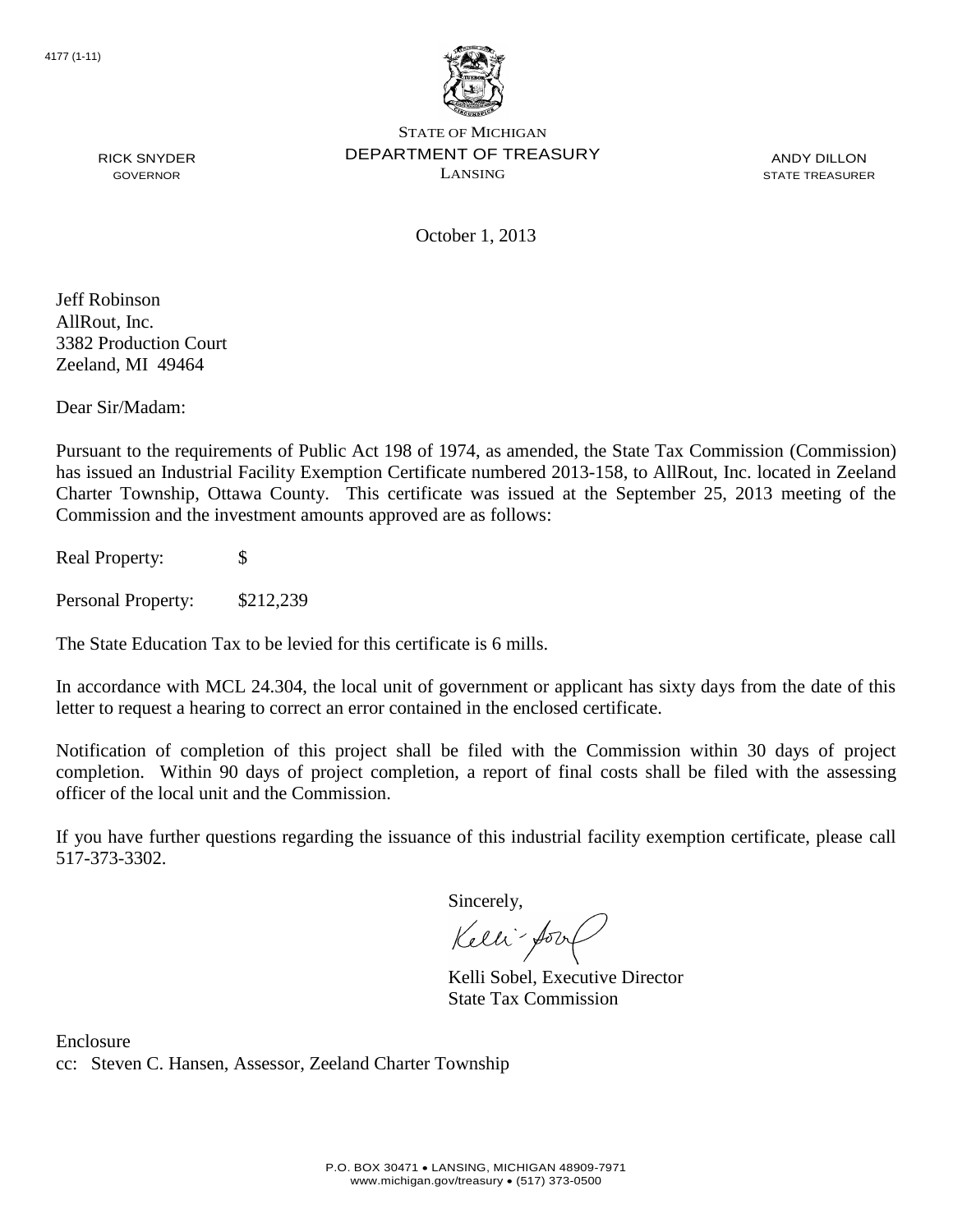New Certificate No. **2013-158**

Pursuant to the provisions of Public Act 198 of 1974, as amended, the State Tax Commission hereby finds that the industrial property, as described in the approved application, hereafter referred to as the industrial facility, owned or leased by AllRout, Inc., and located at 3382 Production Court, Zeeland Charter Township, County of Ottawa, Michigan, within a Plant Rehabilitation or Industrial Development District, is intended for the construction or installation of new industrial property, and complies with Section 9 and other provisions of the act.

Therefore, as provided by MCL 207.551 to 207.572, inclusive, the State Tax Commission hereby certifies the industrial facility as a **new industrial facility.**

This certificate provides the authority for the assessor to exempt the industrial facility for which this Industrial Facilities Exemption Certificate is in effect, but not the land on which the facility is located, from ad valorem taxation. This certificate further provides the authority to levy a specific tax known as the Industrial Facilities Tax.

This certificate, unless revoked by order of the State Tax Commission as provided by Public Act 198 of 1974, as amended, shall remain in force for a period of **0** year(s) for real property and **12** year(s) for personal property**;**

**Personal property component: Beginning December 31, 2013, and ending December 30, 2026.**

**The State Education Tax to be levied for the personal property component of this certificate is 6 mills, unless exempted by MCL 207.564(4) which was enacted with the creation of the Michigan Business Tax.\***

This Industrial Facilities Exemption Certificate is issued on **September 25, 2013**.

A TRUE COPY ATTEST:

eather & Bureix

Heather S. Burris Heather S. Burns<br>Michigan Department of Treasury



 $8450 - 6$ 

Douglas B. Roberts, Chairperson State Tax Commission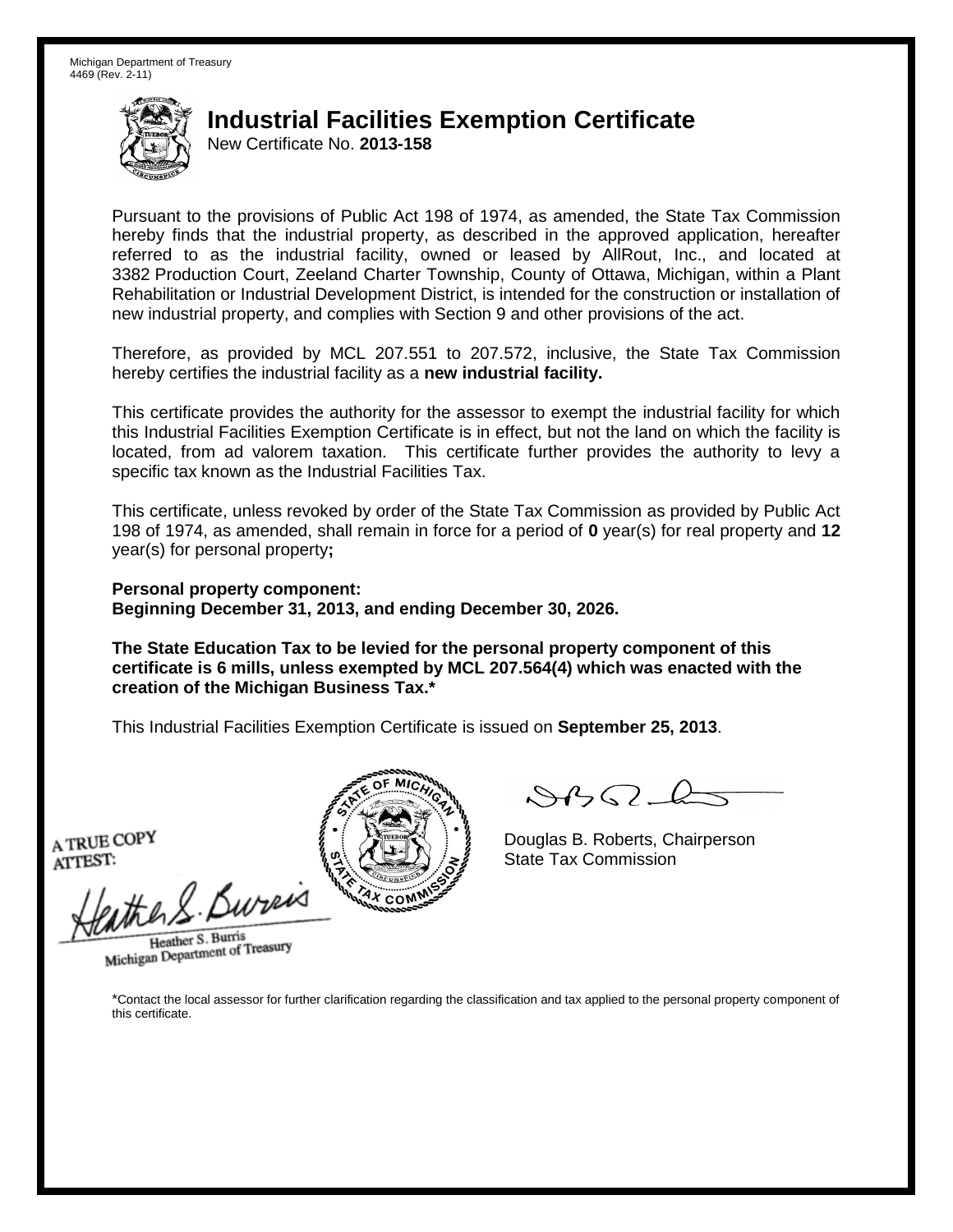

ANDY DILLON STATE TREASURER

RICK SNYDER GOVERNOR

October 1, 2013

Matt Tyler Vickers Engineering, Inc. P.O. Box 346 New Troy, MI 49119

Dear Sir/Madam:

Pursuant to the requirements of Public Act 198 of 1974, as amended, the State Tax Commission (Commission) has issued an Industrial Facility Exemption Certificate numbered 2013-159, to Vickers Engineering, Inc. located in Weesaw Township, Berrien County. This certificate was issued at the September 25, 2013 meeting of the Commission and the investment amounts approved are as follows:

Real Property: \$

Personal Property:  $$9,000,000$ 

The State Education Tax to be levied for this certificate is 6 mills.

In accordance with MCL 24.304, the local unit of government or applicant has sixty days from the date of this letter to request a hearing to correct an error contained in the enclosed certificate.

Notification of completion of this project shall be filed with the Commission within 30 days of project completion. Within 90 days of project completion, a report of final costs shall be filed with the assessing officer of the local unit and the Commission.

If you have further questions regarding the issuance of this industrial facility exemption certificate, please call 517-373-3302.

Sincerely,

Kelli-Sor

Kelli Sobel, Executive Director State Tax Commission

Enclosure cc: Angela J. Kirby, Assessor, Weesaw Township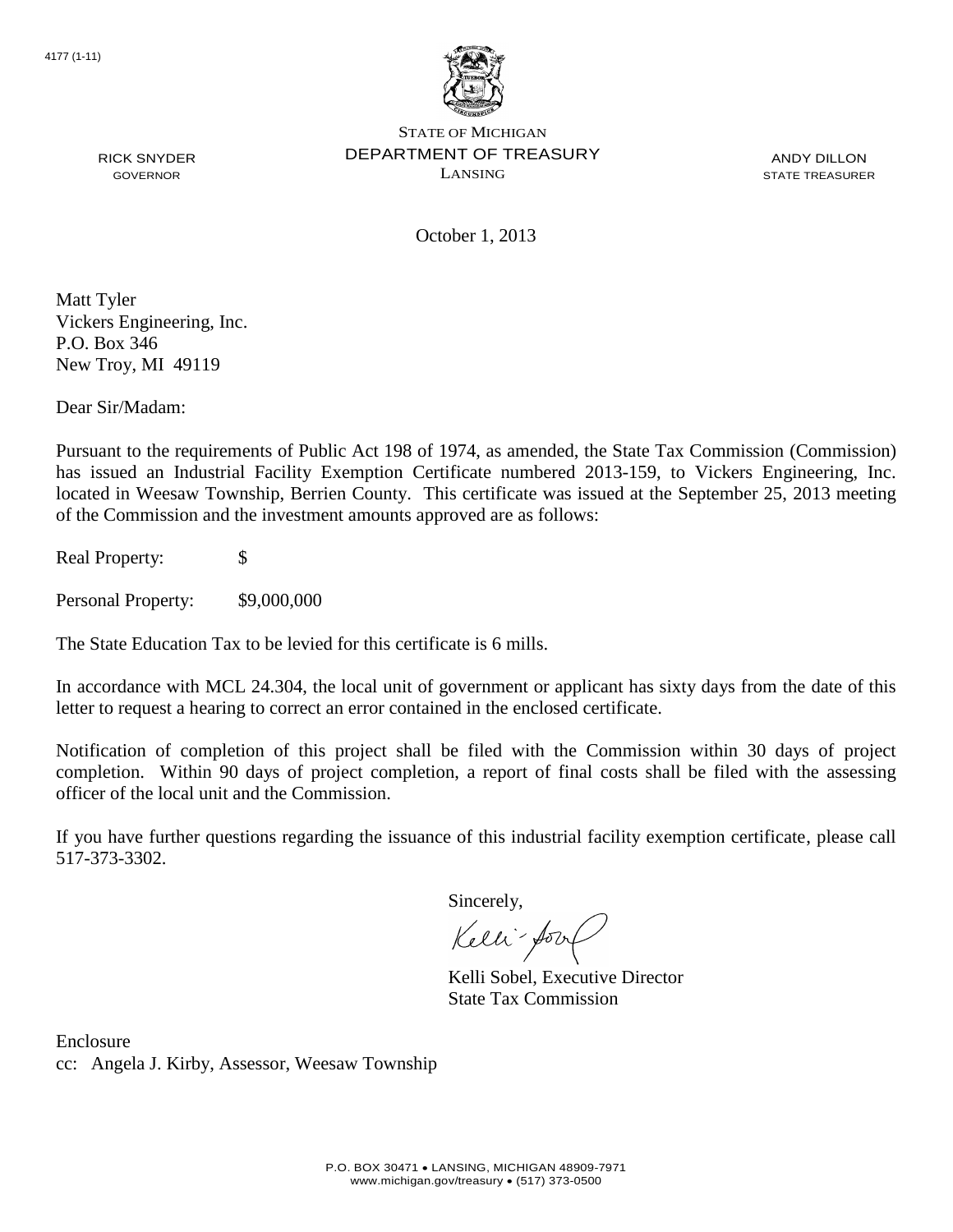New Certificate No. **2013-159**

Pursuant to the provisions of Public Act 198 of 1974, as amended, the State Tax Commission hereby finds that the industrial property, as described in the approved application, hereafter referred to as the industrial facility, owned or leased by Vickers Engineering, Inc., and located at 3604 W Glendora Road, Weesaw Township, County of Berrien, Michigan, within a Plant Rehabilitation or Industrial Development District, is intended for the construction or installation of new industrial property, and complies with Section 9 and other provisions of the act.

Therefore, as provided by MCL 207.551 to 207.572, inclusive, the State Tax Commission hereby certifies the industrial facility as a **new industrial facility.**

This certificate provides the authority for the assessor to exempt the industrial facility for which this Industrial Facilities Exemption Certificate is in effect, but not the land on which the facility is located, from ad valorem taxation. This certificate further provides the authority to levy a specific tax known as the Industrial Facilities Tax.

This certificate, unless revoked by order of the State Tax Commission as provided by Public Act 198 of 1974, as amended, shall remain in force for a period of **0** year(s) for real property and **12** year(s) for personal property**;**

**Personal property component: Beginning December 31, 2013, and ending December 30, 2026.**

**The State Education Tax to be levied for the personal property component of this certificate is 6 mills, unless exempted by MCL 207.564(4) which was enacted with the creation of the Michigan Business Tax.\***

This Industrial Facilities Exemption Certificate is issued on **September 25, 2013**.

A TRUE COPY ATTEST:

eather & Bureix

Heather S. Burris Heather S. Burns<br>Michigan Department of Treasury



 $8450 - 6$ 

Douglas B. Roberts, Chairperson State Tax Commission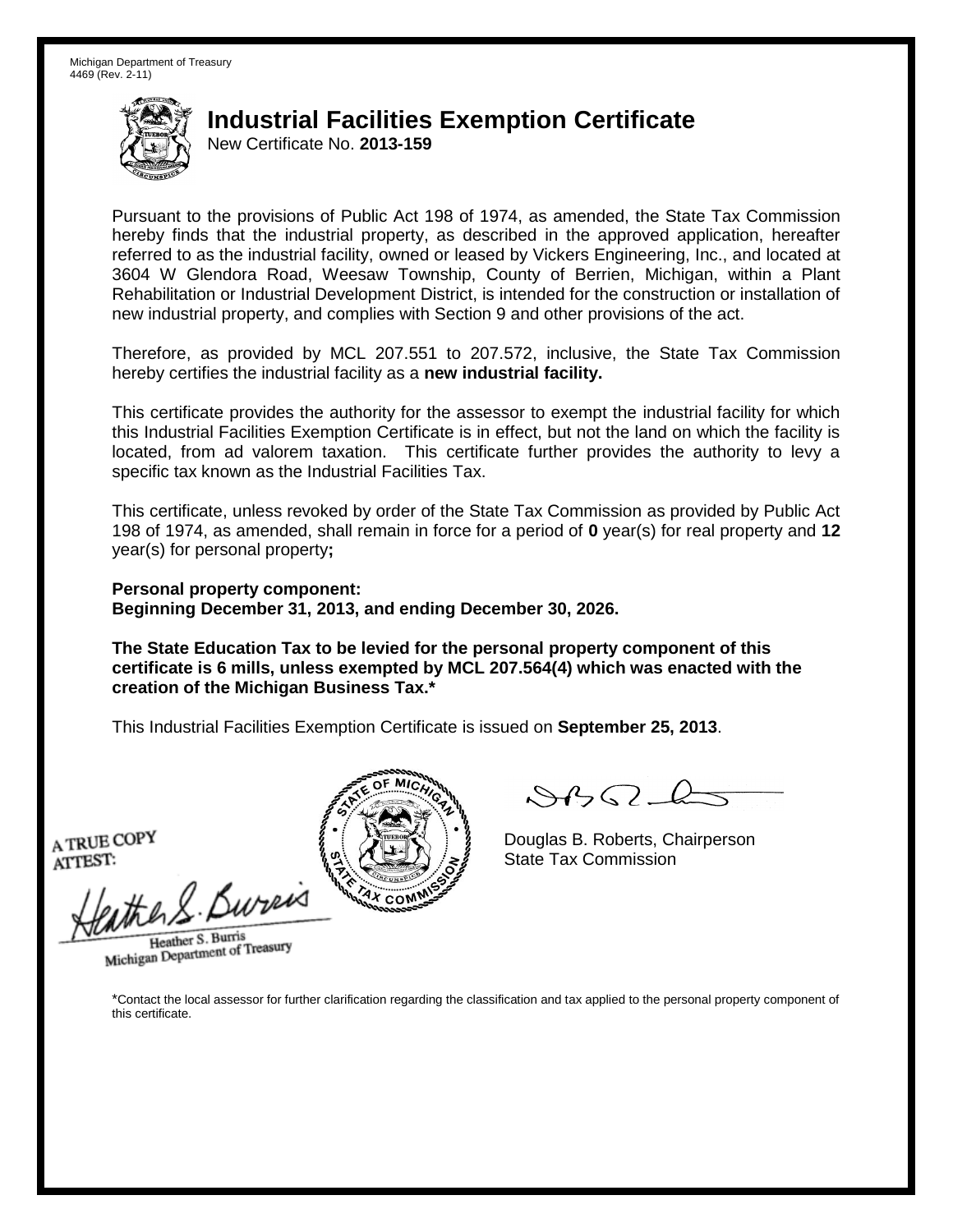

ANDY DILLON STATE TREASURER

October 1, 2013

Kyriacos Louca Louca Mold and Aerospace Machining Inc. 1460 Atlantic Boulevard Auburn Hills, MI 48326

Dear Sir/Madam:

RICK SNYDER GOVERNOR

Pursuant to the requirements of Public Act 198 of 1974, as amended, the State Tax Commission (Commission) has issued an Industrial Facility Exemption Certificate numbered 2013-160, to Louca Mold and Aerospace Machining Inc. located in the City of Auburn Hills, Oakland County. This certificate was issued at the September 25, 2013 meeting of the Commission and the investment amounts approved are as follows:

Real Property: \$

Personal Property: \$3,150,000

The State Education Tax to be levied for this certificate is 6 mills.

In accordance with MCL 24.304, the local unit of government or applicant has sixty days from the date of this letter to request a hearing to correct an error contained in the enclosed certificate.

Notification of completion of this project shall be filed with the Commission within 30 days of project completion. Within 90 days of project completion, a report of final costs shall be filed with the assessing officer of the local unit and the Commission.

If you have further questions regarding the issuance of this industrial facility exemption certificate, please call 517-373-3302.

Sincerely,

Kelli-Sor

Kelli Sobel, Executive Director State Tax Commission

Enclosure cc: Micheal R. Lohmeier, Assessor, City of Auburn Hills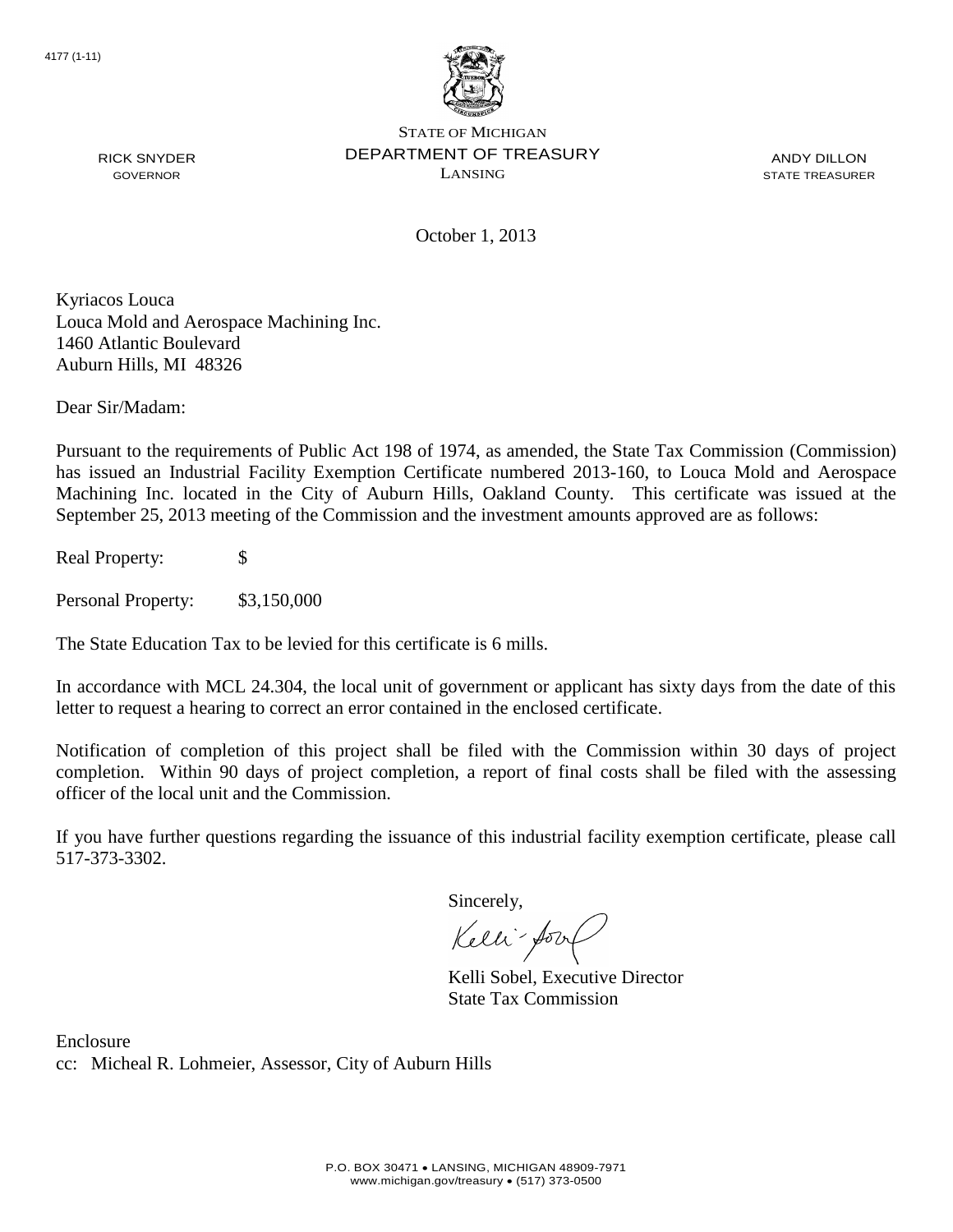New Certificate No. **2013-160**

Pursuant to the provisions of Public Act 198 of 1974, as amended, the State Tax Commission hereby finds that the industrial property, as described in the approved application, hereafter referred to as the industrial facility, owned or leased by Louca Mold and Aerospace Machining Inc., and located at 1460 Atlantic Boulevard, City of Auburn Hills, County of Oakland, Michigan, within a Plant Rehabilitation or Industrial Development District, is intended for the construction or installation of new industrial property, and complies with Section 9 and other provisions of the act.

Therefore, as provided by MCL 207.551 to 207.572, inclusive, the State Tax Commission hereby certifies the industrial facility as a **new industrial facility.**

This certificate provides the authority for the assessor to exempt the industrial facility for which this Industrial Facilities Exemption Certificate is in effect, but not the land on which the facility is located, from ad valorem taxation. This certificate further provides the authority to levy a specific tax known as the Industrial Facilities Tax.

This certificate, unless revoked by order of the State Tax Commission as provided by Public Act 198 of 1974, as amended, shall remain in force for a period of **0** year(s) for real property and **8** year(s) for personal property**;**

**Personal property component: Beginning December 31, 2013, and ending December 30, 2021.**

**The State Education Tax to be levied for the personal property component of this certificate is 6 mills, unless exempted by MCL 207.564(4) which was enacted with the creation of the Michigan Business Tax.\***

This Industrial Facilities Exemption Certificate is issued on **September 25, 2013**.

A TRUE COPY ATTEST:

athers Burner

Heather S. Burris Heather S. Burns<br>Michigan Department of Treasury



Douglas B. Roberts, Chairperson State Tax Commission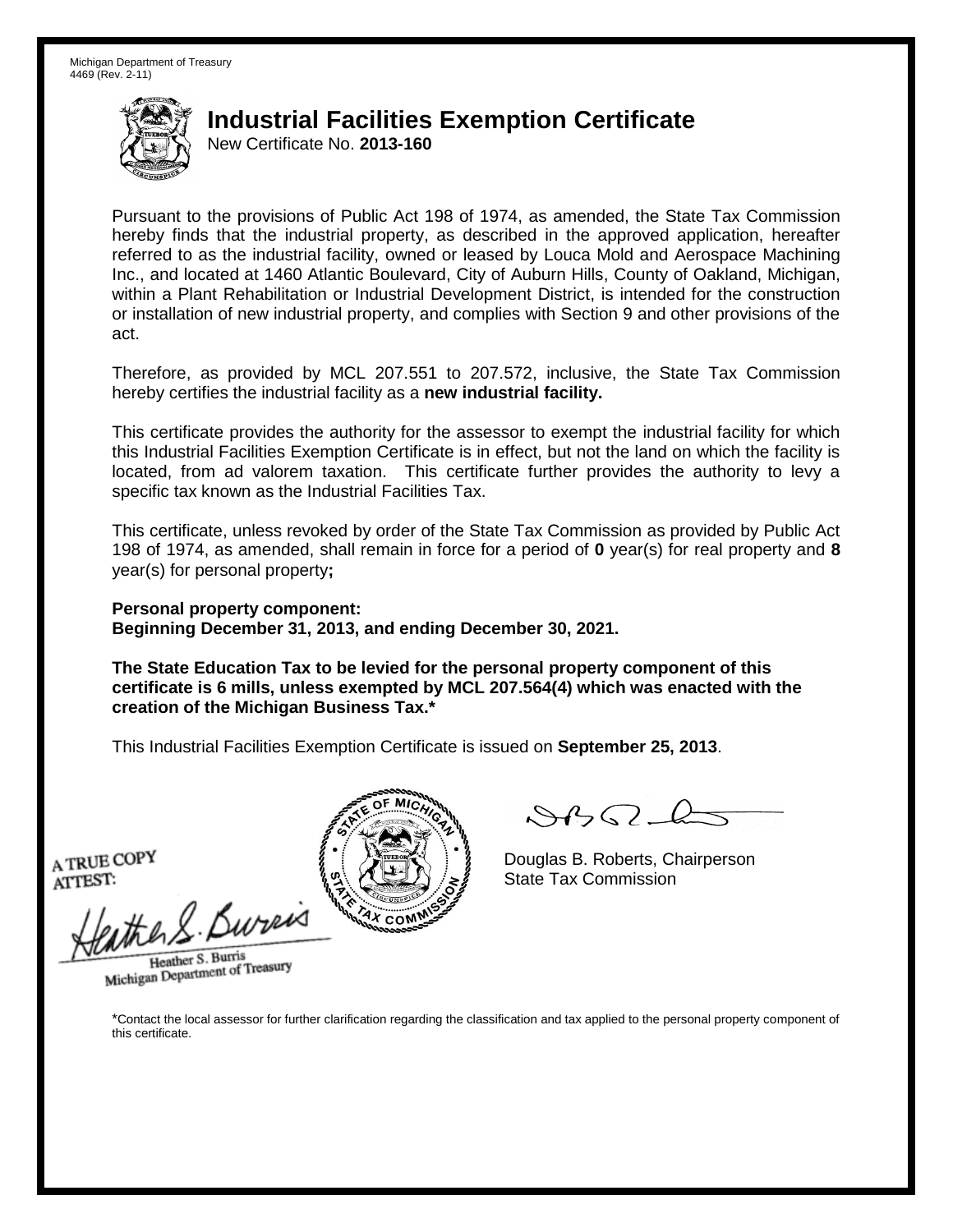

ANDY DILLON STATE TREASURER

RICK SNYDER GOVERNOR

October 1, 2013

Rick Vannan Domtar Industries, LLC 1700 Washington Port Huron, MI 48060

Dear Sir/Madam:

Pursuant to the requirements of Public Act 198 of 1974, as amended, the State Tax Commission (Commission) has issued an Industrial Facility Exemption Certificate numbered 2013-161, to Domtar Industries, LLC located in the City of Port Huron, Saint Clair County. This certificate was issued at the September 25, 2013 meeting of the Commission and the investment amounts approved are as follows:

Real Property: \$

Personal Property: \$2,726,150

The State Education Tax to be levied for this certificate is 6 mills.

In accordance with MCL 24.304, the local unit of government or applicant has sixty days from the date of this letter to request a hearing to correct an error contained in the enclosed certificate.

Notification of completion of this project shall be filed with the Commission within 30 days of project completion. Within 90 days of project completion, a report of final costs shall be filed with the assessing officer of the local unit and the Commission.

If you have further questions regarding the issuance of this industrial facility exemption certificate, please call 517-373-3302.

Sincerely,

Kelli-Sor

Kelli Sobel, Executive Director State Tax Commission

Enclosure cc: Carol Ann Lopiccolo, Assessor, City of Port Huron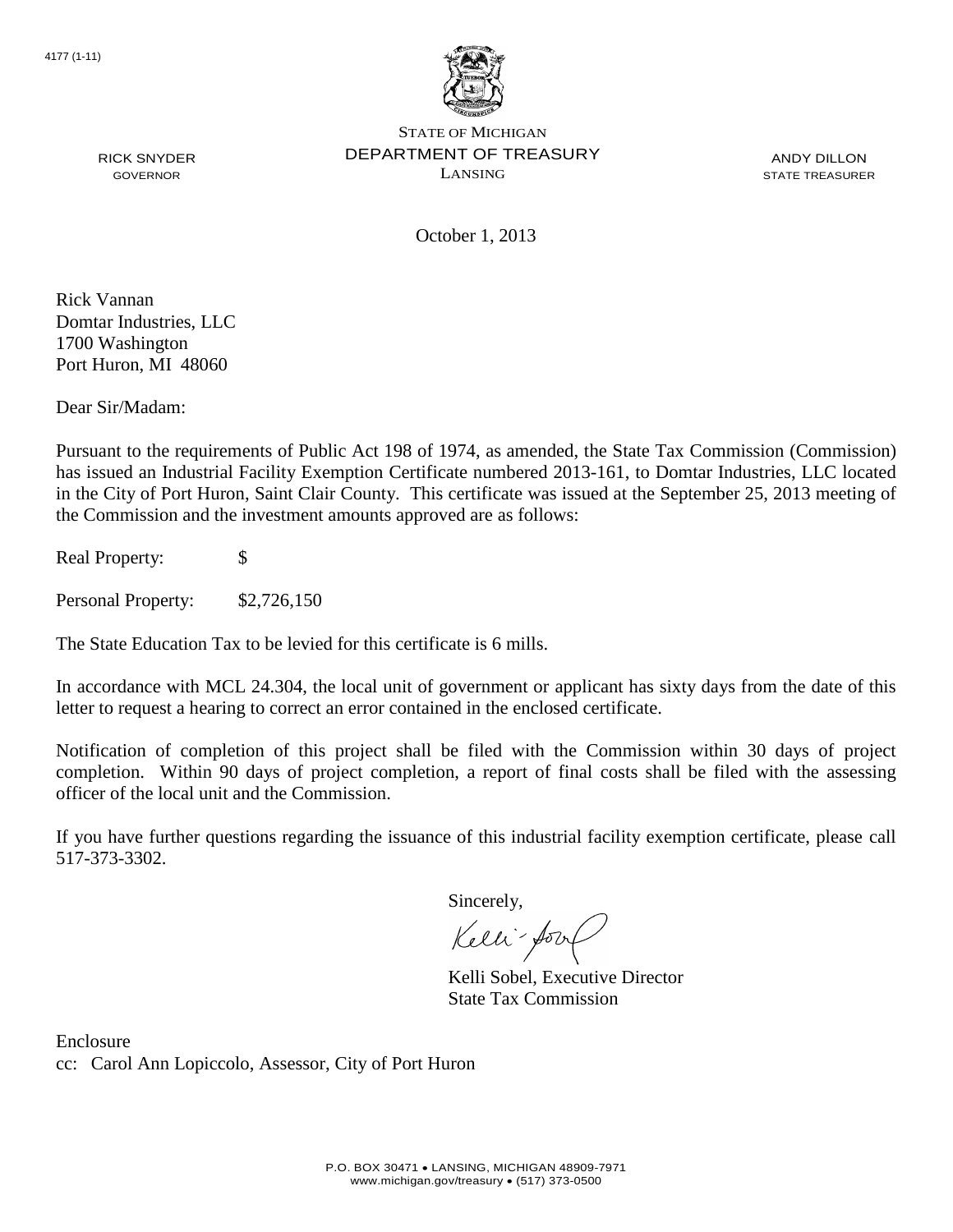New Certificate No. **2013-161**

Pursuant to the provisions of Public Act 198 of 1974, as amended, the State Tax Commission hereby finds that the industrial property, as described in the approved application, hereafter referred to as the industrial facility, owned or leased by Domtar Industries, LLC, and located at 1700 Washington, City of Port Huron, County of Saint Clair, Michigan, within a Plant Rehabilitation or Industrial Development District, is intended for the construction or installation of new industrial property, and complies with Section 9 and other provisions of the act.

Therefore, as provided by MCL 207.551 to 207.572, inclusive, the State Tax Commission hereby certifies the industrial facility as a **new industrial facility.**

This certificate provides the authority for the assessor to exempt the industrial facility for which this Industrial Facilities Exemption Certificate is in effect, but not the land on which the facility is located, from ad valorem taxation. This certificate further provides the authority to levy a specific tax known as the Industrial Facilities Tax.

This certificate, unless revoked by order of the State Tax Commission as provided by Public Act 198 of 1974, as amended, shall remain in force for a period of **0** year(s) for real property and **6** year(s) for personal property**;**

**Personal property component: Beginning December 31, 2013, and ending December 30, 2019.**

**The State Education Tax to be levied for the personal property component of this certificate is 6 mills, unless exempted by MCL 207.564(4) which was enacted with the creation of the Michigan Business Tax.\***

This Industrial Facilities Exemption Certificate is issued on **September 25, 2013**.

A TRUE COPY ATTEST:

eather & Bureix

Heather S. Burris Heather S. Burns<br>Michigan Department of Treasury



 $8450 - 6$ 

Douglas B. Roberts, Chairperson State Tax Commission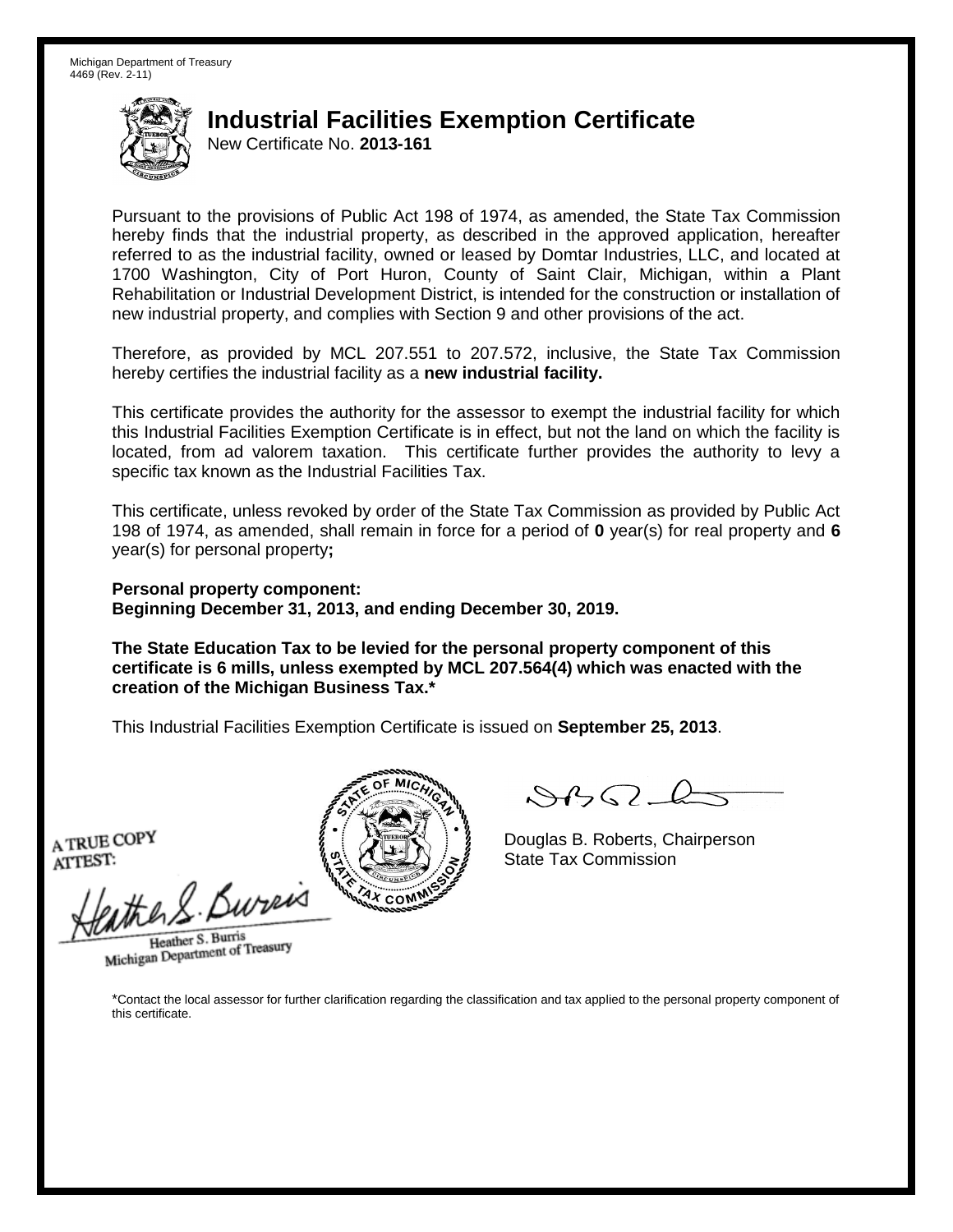

ANDY DILLON STATE TREASURER

RICK SNYDER GOVERNOR

October 1, 2013

Jack Chance Trendway Corporation 13467 Quincy Street Holland, MI 49422-9016

Dear Sir/Madam:

Pursuant to the requirements of Public Act 198 of 1974, as amended, the State Tax Commission (Commission) has issued an Industrial Facility Exemption Certificate numbered 2013-164, to Trendway Corporation located in Holland Charter Township, Ottawa County. This certificate was issued at the September 25, 2013 meeting of the Commission and the investment amounts approved are as follows:

Real Property: \$

Personal Property: \$1,806,850

The State Education Tax to be levied for this certificate is 6 mills.

In accordance with MCL 24.304, the local unit of government or applicant has sixty days from the date of this letter to request a hearing to correct an error contained in the enclosed certificate.

Notification of completion of this project shall be filed with the Commission within 30 days of project completion. Within 90 days of project completion, a report of final costs shall be filed with the assessing officer of the local unit and the Commission.

If you have further questions regarding the issuance of this industrial facility exemption certificate, please call 517-373-3302.

Sincerely,

Kelli-Sor

Kelli Sobel, Executive Director State Tax Commission

Enclosure cc: Howard J. Feyen, Assessor, Holland Charter Township